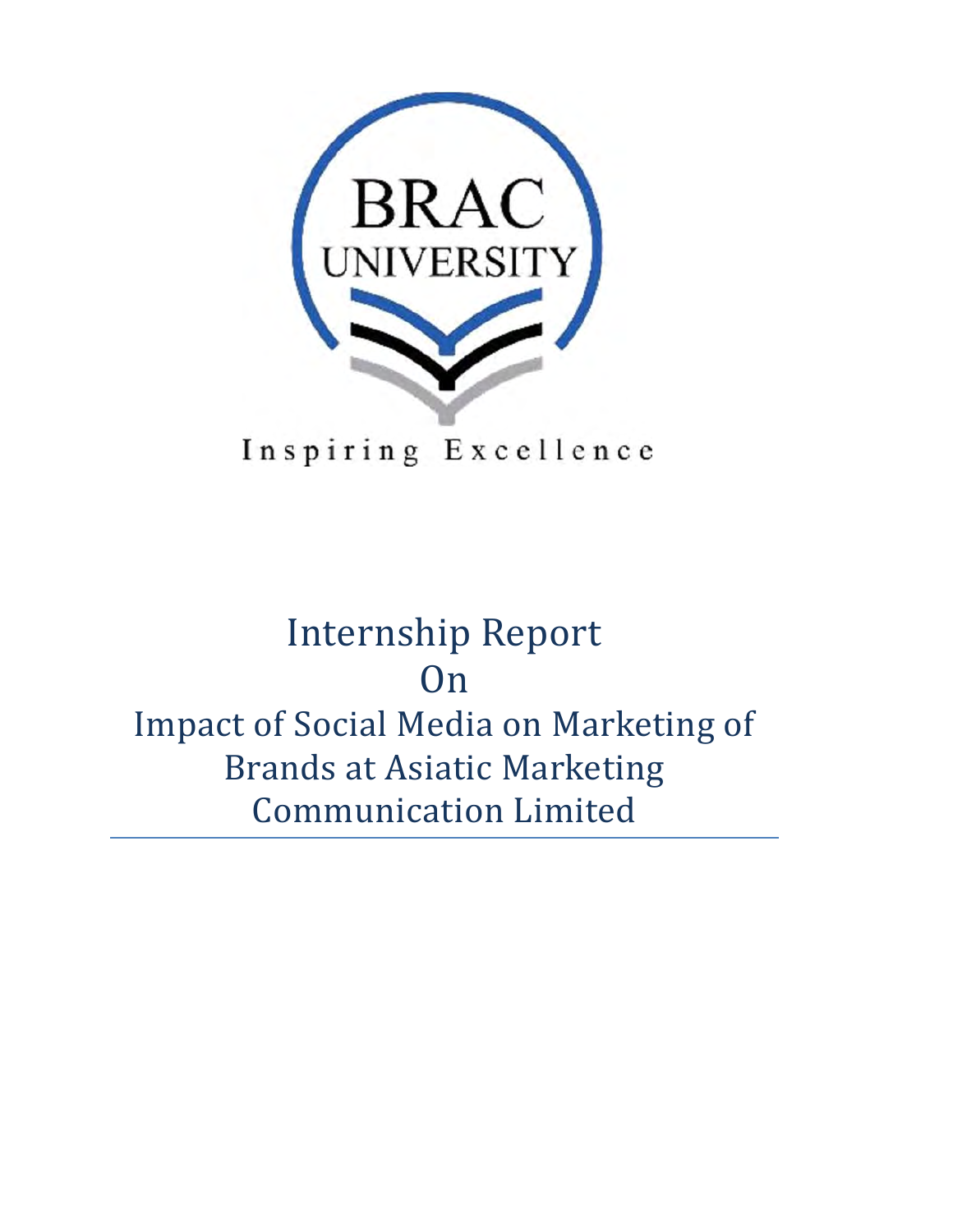### **Submitted to:**

HumairaNaznin SeniorLecturer BRAC Business School BRAC University

## **Submitted by:**

FairoozNawar 12304013 BRAC Business School BRAC University

## **Date of Submission:**

18th September, 2016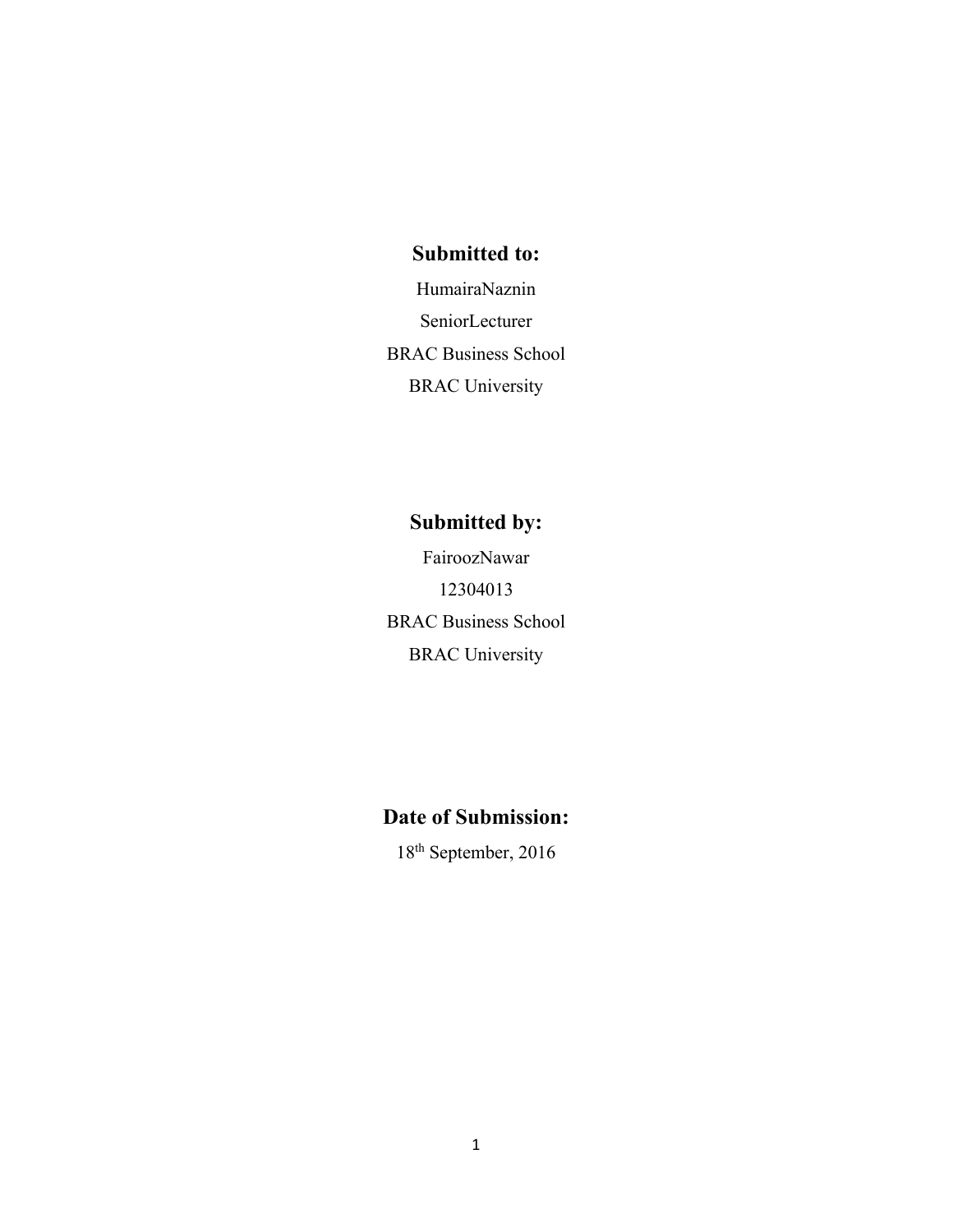18th September, 2016 HumairaNaznin Senior Lecturer BRAC Business School BRAC University

**Subject: Submission of InternshipReport on "Study onthe Use Social Media for Marketing of Brands"**

Dear Ma'am,

I would like to submit my internship report based on the subject *"Study on the Use Social Media for Marketing of Brands"* to you. I have given my utmost efforts in order to contribute, note and recognize social media actions, especially of Asiatic Digital of Asiatic Marketing Communications Limited and have detailed it down in this report from the experiences that I have gathered. For the investigation of this study, I have collected maximum information from the company, my supervisor and my colleagues.

The preparation of this report has helped me gain immense knowledge and experience which undoubtedly be of great help for my future. This internship period will definitely enhance my abilities for my future ventures. I would want toexpress my gratitude towards you for your support and guidance throughout the process of this training periodwhich is an essential for the consummation of the BBA program.

Yours Sincerely, FairoozNawar 12304013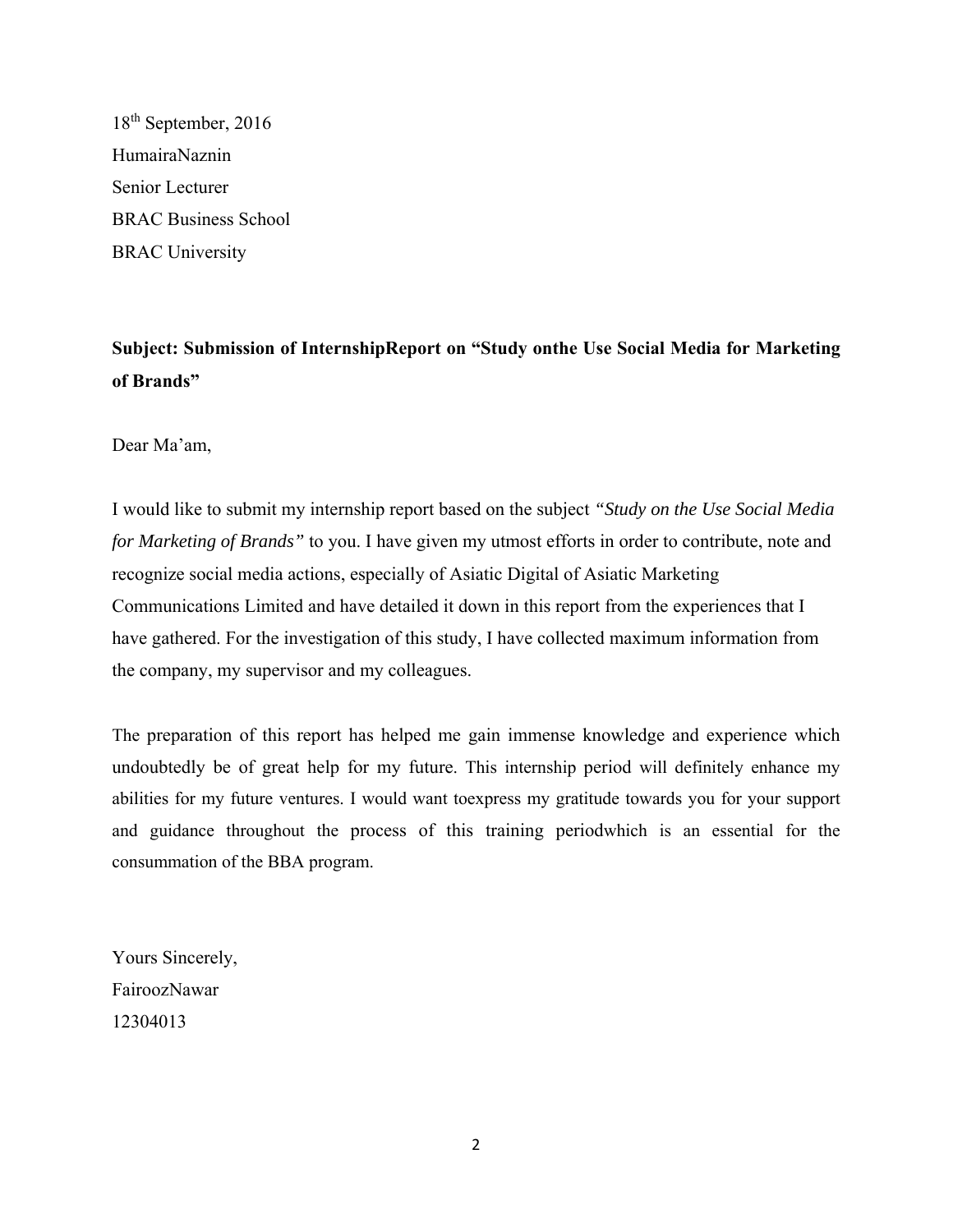## Acknowledgement

I would like to express my appreciation to everyone who have helped me in accomplishing my report titled, "Study on the Use Social Media for Marketing of Brands" at Asiatic Marketing Communications Limited. First and foremost, I am grateful to my internship period supervisor in BRAC University, Ms. HumairaNaznin, for guiding me and taking her time out for me from her hectic schedule. I am indebted to her for all her advicefor making the report more operational.

In addition, I will beunendingly thankful to Mr. Md. Sadib Ehsan, Associate Account Director, Asiatic JWT, for being my internship supervisor. He has helped understand and effectively carry out my job responsibilities, guided me and acquire immense knowledge about the advertising industry.

I would also express my gratitude to Mr. Abdun Nafee, Associate Director of Asiatic Digital and Ms. Fauzia Karim, Associate Client Services Manager, who have given me insights on the corporate world and how the processes come together.

To all my colleagues at Asiatic Digital, I want to show you my utmost appreciation for helping me and motivating me to do my work.

Last but not the least; I am greatly indebted to the one institution that has taught me so much and has made me the person that I am today – BRAC University. Thank you for all the knowledge, experiences and life lessons that you have given me.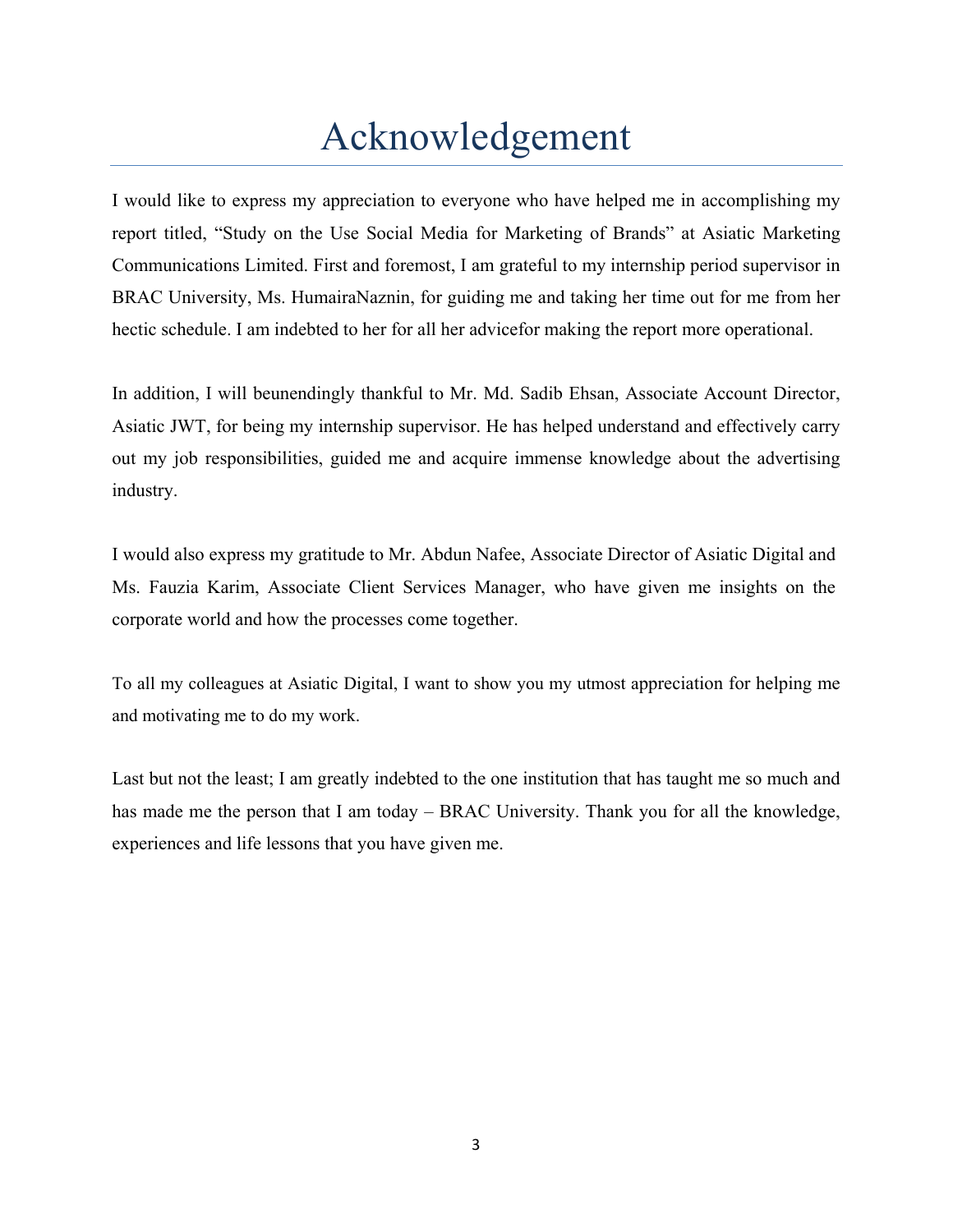## Executive Summary

This report introduces the work experience on one of the most renowned and the oldest advertising agency of Bangladesh, Asiatic Marketing Communications Limited. This entry level position report is based on the three-moth long temporary position platformwhich I have effectively finished at Asiatic Digital, showcasing office from  $21<sup>st</sup>$  April 2016 to  $21<sup>st</sup>$  July 2016as a prerequisite of my BBA program. As a totally newcomerinto thebusinessdomain, reliably spent in the Digital Marketing world gave me inconceivable work experience that isvaluable for my vocation in the future.

The initial segment is the overall presentation about 'Asiatic Marketing Communications Limited and Asiatic Digital' along with its specialty, mission, vision, administrations carried out by the organization as well as their current customers, rivals. In the second segment, I endeavored to highlight the work, work obligations which I executed as an understudy. I have specified relegated obligations along with the offices which I have taken a shot at.

The third section focuses on the goal of the investigation alongside the system and constraint is plainly said. I have demonstrated outcomesand gave examination of the investigation, which depended on the use of social media for the marketing of brands. I attempted to limit my attention on online networking promoting in Bangladesh and its effect on showcasing and brand correspondence. Additionally, I demonstrated the noteworthiness of online networking contrasted with alternative methods of brand correspondence and its advantages, later to which I clarified how advanced correspondence companies are working and managing customers. I likewise fused in this report about the nearness of brands on online networking and their online networking promoting procedures. In the fourth section, I have incorporated a proposal where I recommended change for Digital promoting office, my association of entry level position and college. In conclusion, I have incorporated the reference and in the addendum further studies that I have excluded in my report.

Before making any inference taking into account this report it might be noticed that the report was set up in a brief timeframe and there are deficient in the information. In any case, this study might be of value for planning any further study on Digital Marketing.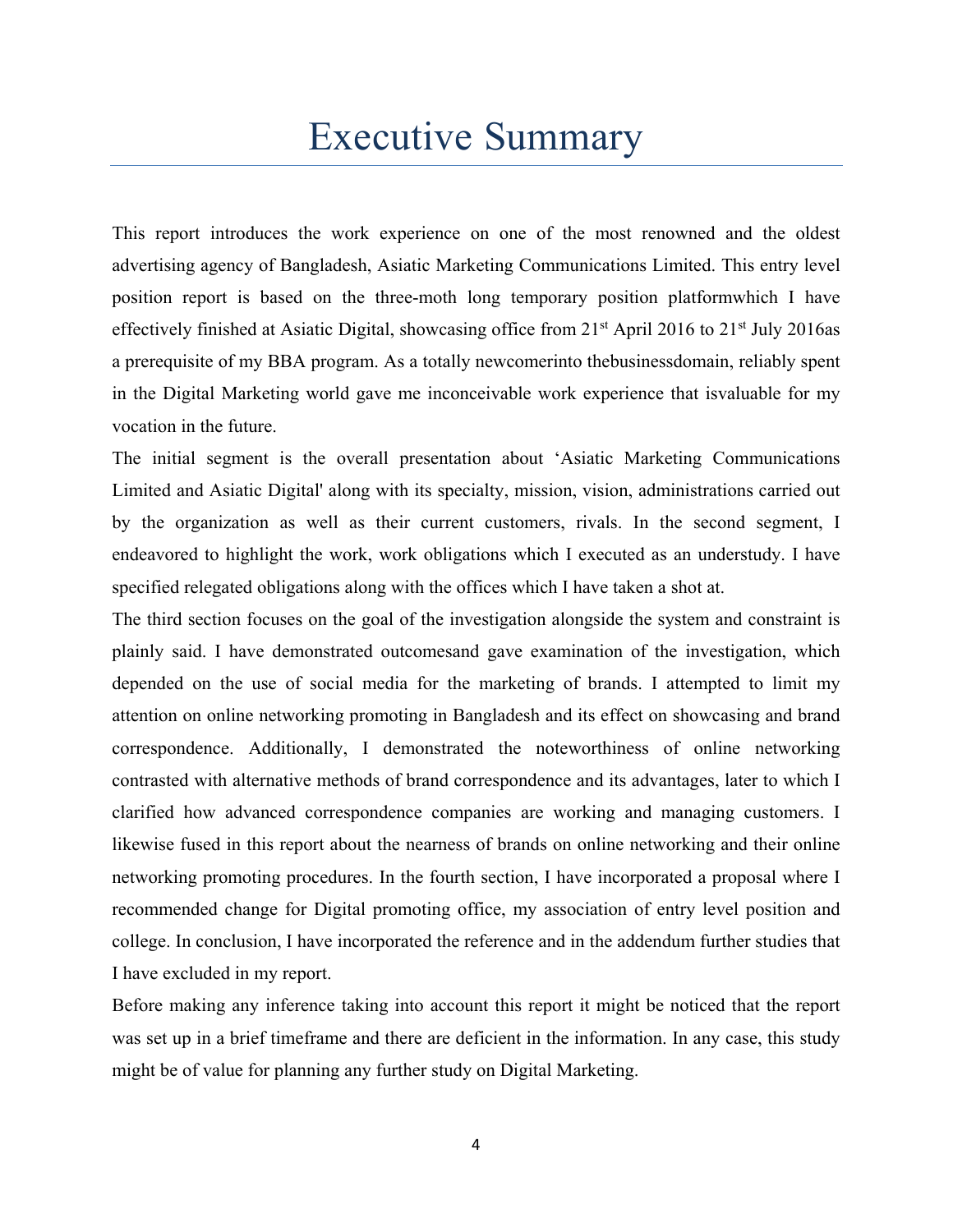## **Table of Contents**

| Chapter 1: The Organization7                 |    |    |    |    |
|----------------------------------------------|----|----|----|----|
| 1.1 Justification of the report              |    | 7  |    |    |
| 1.2 Objectives                               |    |    |    | 8  |
| 1.2.1 Broad Objectives                       |    |    | 8  |    |
| 1.2.2 Specific Objectives                    |    |    | 8  |    |
| 1.3History                                   |    |    |    | 9  |
| 1.3.1 Asiatic 3sixty and its subsidiaries    |    |    | 10 |    |
| 1.3.2 Asiatic Digital11                      |    |    |    |    |
| 1.3.4 Asiatic 3sixty Services<br>12          |    |    |    |    |
| 1.3.5 Asiatic Digital Services<br>12         |    |    |    |    |
| 1.3.6 Departments of Asiatic Digital         |    |    | 13 |    |
| 1.3.7 Asiatic Digital: Mission14             |    |    |    |    |
| 1.3.8 Asiatic Digital: Vision14              |    |    |    |    |
| 1.3.9 Competitors<br>14                      |    |    |    |    |
| 1.3.10 Competitive Advantages<br>15          |    |    |    |    |
| 1.4 SWOT Analysis 16                         |    |    |    |    |
| Chapter 2: Job Description                   |    |    |    | 17 |
| 2.1 Job responsibilities                     |    | 18 |    |    |
| 2.1.1 Client Servicing                       | 18 |    |    |    |
| 2.1.2 Campaign Management                    |    |    |    | 19 |
| 2.1.3 Planning                               |    | 20 |    |    |
| 2.1.4Observations                            |    |    |    | 20 |
| Chapter 3: Project22                         |    |    |    |    |
| 3.1 Influenceof Social Media in Marketing24  |    |    |    |    |
| 3.2 Marketing Advantages from Social Media24 |    |    |    |    |
| 3.3 Aim of the Project25                     |    |    |    |    |
| 3.4 Methodology26                            |    |    |    |    |
| 3.4.1 Primary Data26                         |    |    |    |    |
| 3.4.2 Secondary Data                         |    |    | 26 |    |
|                                              |    |    |    |    |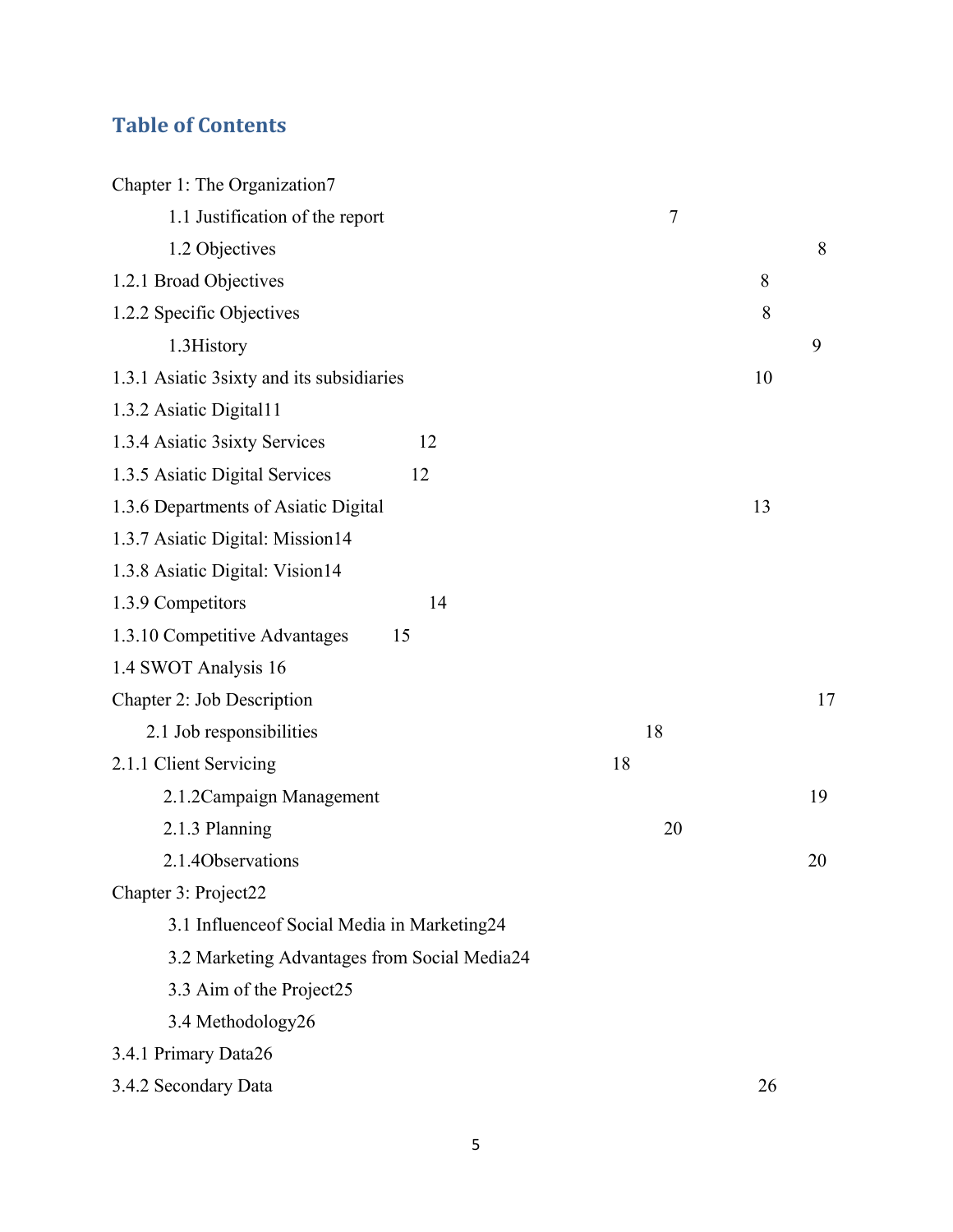3.5 Limitations26

3.6 Strategic Approach for Brands27

3.6.1 Strategies Followed by the organization28

3.6.2 Campaign involvement 31 Airtel Buzz31 7UP Bangladesh34

3.7 Analysis and Findings 35

Chapter 4: Conclusion36

4.1 Recommendation36

4.2 Conclusion37

References38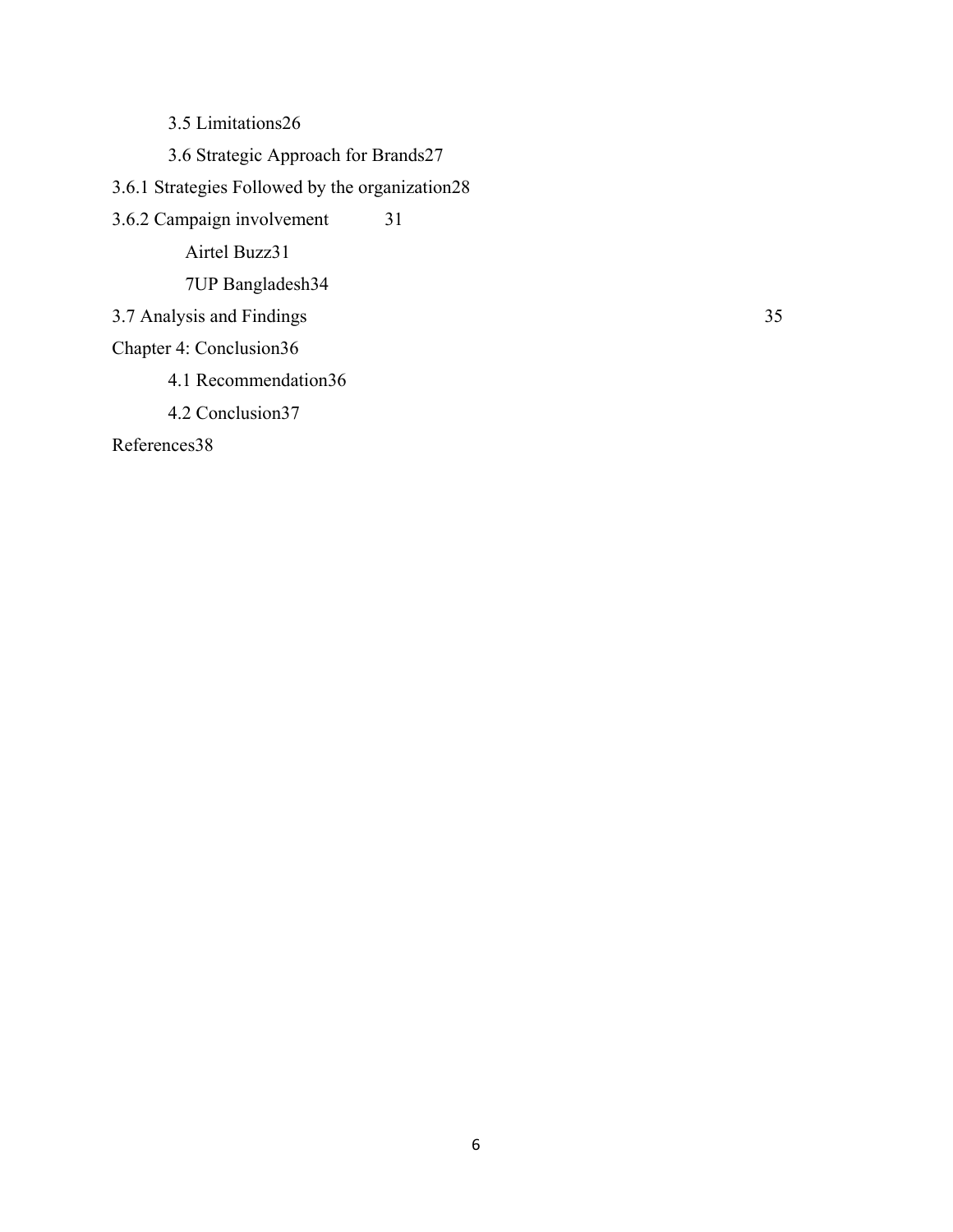## **1.1 Justification of the report:**

In simple terms, digital promotion is fundamentally the catch-all term that covers a wide range of showcasing done using the online stages including social networking. Digital advertising contrasts from regular advertising as it comprises the utilization of mediums and techniques that permit an association to investigate showcasing effort and acknowledge what is working and what isn't – generally progressively. For example, Facebook is a finished person to person communication site that takes into account sharing photographs, upgrades, joining occasions and an assortment of different exercises. Nowadays, all advanced customer facing facade must be stretched out to online networking showcasing locales such as Facebook, Instagram and Twitter.

As a BBA understudy with double majors in Marketing and Human Resource Management, I got the chance to do an internship at Asiatic Digital, Asiatic Marketing Communications Limited. Henceforth, I picked digital advertising as my internship subject and I trust that this entry level position experience will call attention to how the corporate world really functions and will bolster me to spread over the hypothetical learning in the down to earth life. After the end of my temporary job, I trust I will have the capacity to know how the renowned brands are utilizing the informal organization locales for showcasing and what their procedures are.

Digital advertising as a rule concentrates on to make content that draws in consideration and rouses pursuers to share it over their informal communities. It has expeditiously incorporated itself into our everyday lives and maybe had no preferable impact over on the universe of advertising, with buyers and brands seeing enormous advantages and varieties. Digital advertising separate from customary media in a few viewpoints, for example, prevalence, reach, promptness, recurrence, ease of use and strength. It states the importance of correspondences among individuals in which they make, share, and trade data and thoughts in group.

To advance your business or items or administrations Social Media Marketing' technique is the most intelligent path in this time of innovation. All big organizations are building their online networking promoting procedure and they are getting a decent result. In Bangladesh, there are around 58.317 million dynamic Internet endorsers as per BTRC (Internet Subscribers in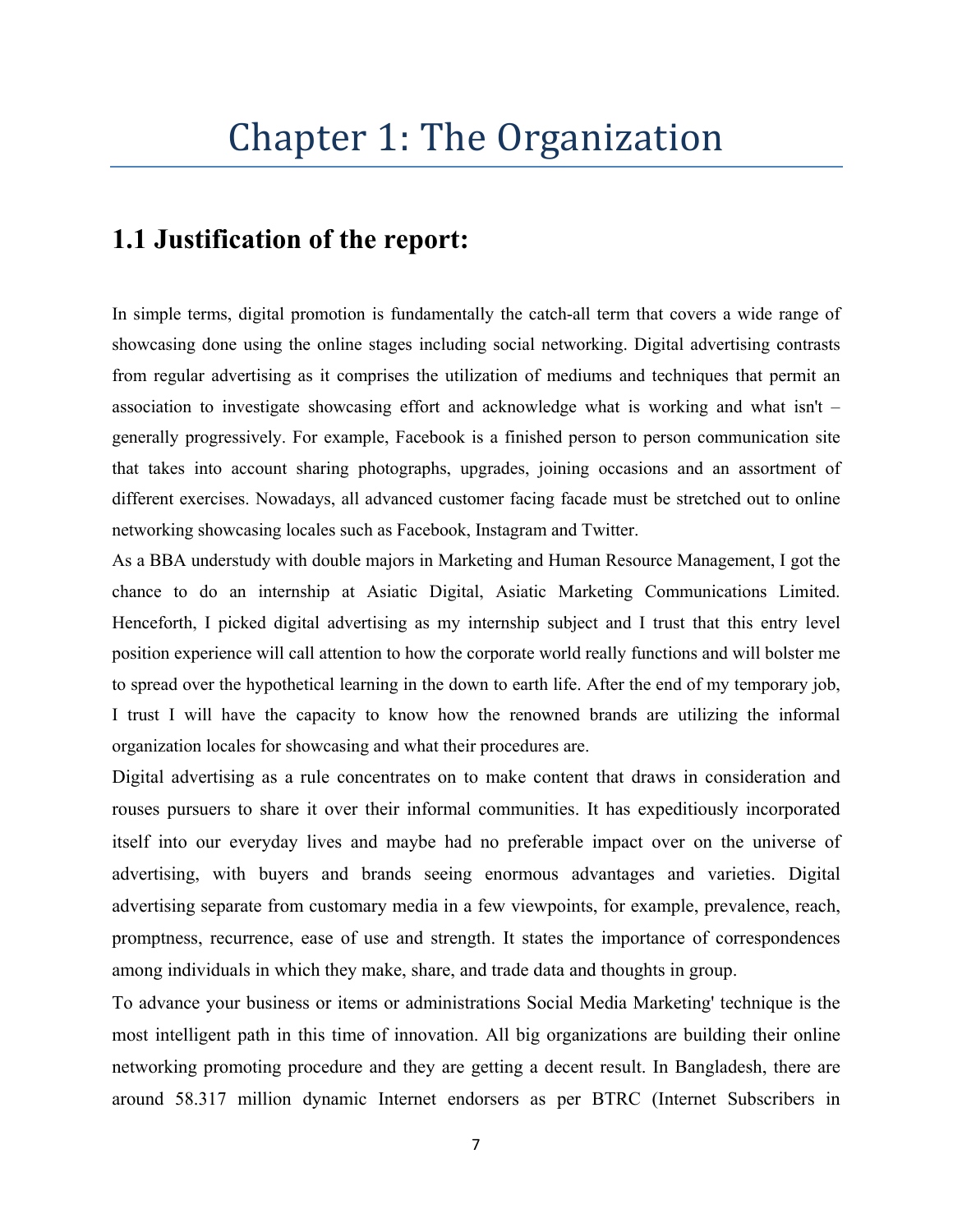Bangladesh February, 2016, 2016). Among that, 13.2 million are dynamic Facebook client which is 128% development in the quantity of dynamic online networking clients from 2014 (Digital, Social and Mobile in APAC in 2015, n.d.). It unmistakably demonstrated the huge measure of web clients is dynamic on online networking and its expanding quickly. With the assistance of innovation, everything ends up being less demanding and the helping day is here when shoppers are truly picking online networking promoting more than brand sites or store.

## **1.2 Objectives:**

#### **1.2.1 Broad Objective:**

The target will be to distinguish some exact purposes of brand appearance through online networking showcasing and brand correspondence of worldwide and neighborhood organizations in Bangladesh.

#### **1.2.2 Specific Objective:**

The key purpose of the study is going to cover:

- To intergrate data on the online networking and to investigate its effect on showcasing and brand correspondence.
- To outline the significance of online networking contrasted with other medium of brand correspondence and its advantages.
- To examine how computerized associations in Bangladesh are working and managing customers.
- Identify how advanced promoting are working to achieve the customers.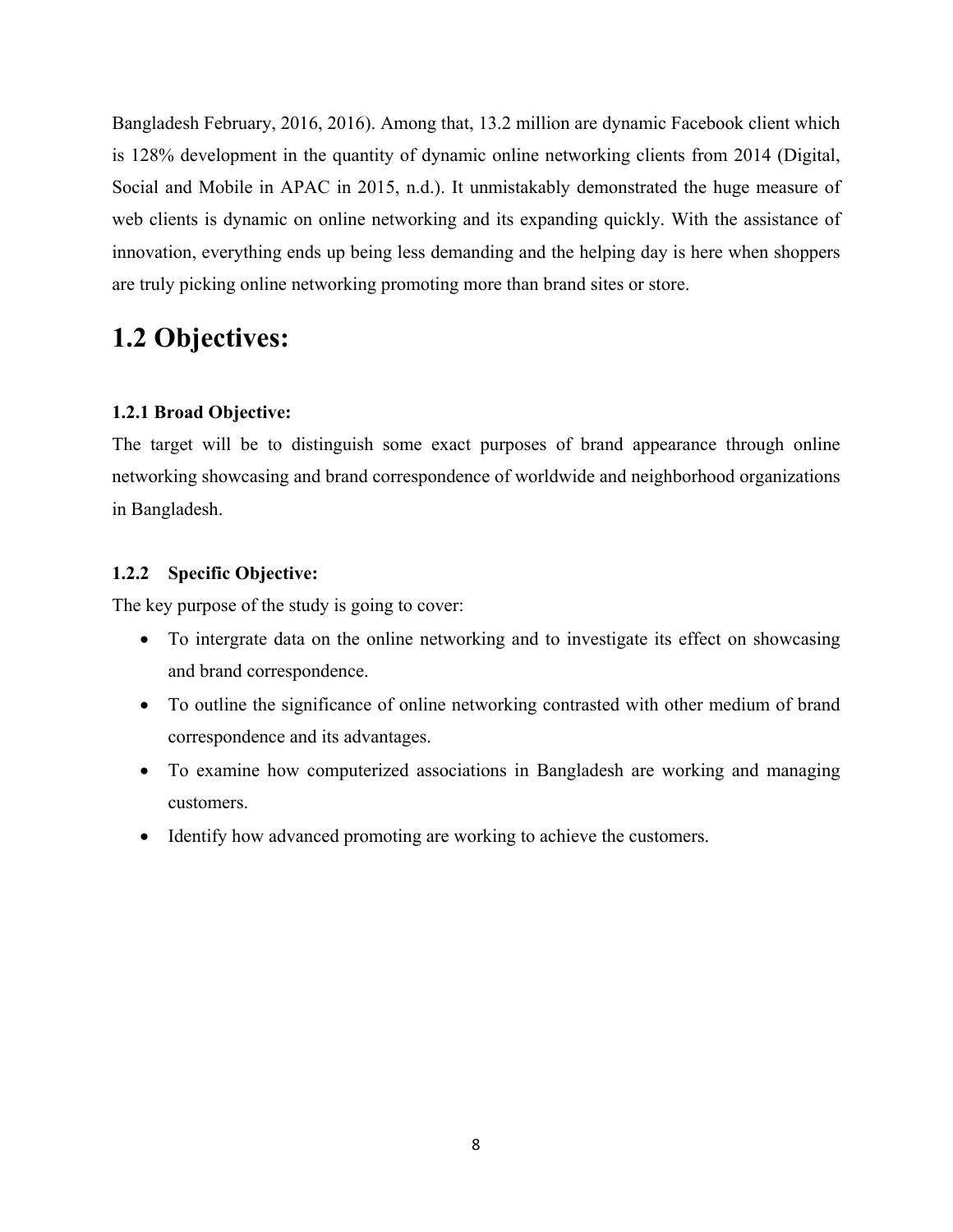## **1.3 History:**

Asiatic 3sixty began its drive in fifteenth March, 1966 as East Asiatic. It determined overhauling the fundamental business in the absence of brands (for instance jute factories; they performed on a crusade to meet the crucial part of jute plants out in the open's live). After that period, in the long run they have turned into the Asiatic.

In the late years of its procedure, Asiatic has ended up one of the real advertising correspondence bunch in Bangladesh. Since beginning in 1967, Asiatic 3sixty (then East Asiatic) displayed 360 degree promoting answer for its multinational and neighborhood customers.

In 1996, Asiatic manufactured global organization with J. Walter Thompson. Later in 2005, the office was "re-dined" by dropping the J. Walter Thompson in return for JWT. Similar to a part of the JWT family, most established publicizing organization on the planet, it has spearheaded a considerable lot of the promoting advancement in Bangladesh. JWT the fourth biggest showcasing correspondence office on the planet has about 10000 representatives in more than 200 workplaces in more than 90 nations, serving more than 1200 customers. Fundamentally this connection changed the showcasing correspondence wing of Asiatic 3sixty and renamed it to Asiatic JWT.

The scope of Asiatic administration rises above the outskirts of promoting to cover Social Communication, Events, Public Relations, Corporate Relations, Direct Marketing, Formative Research, Media Planning and Management, Marketing and Product Planning and Digital Marketing. Asiatic JWT's part is to guarantee that more individuals invest more energy with its customer's brands and object is to make thoughts that individuals need to invest some additional time with. They believe that better the thought the additional time individuals will go through with it.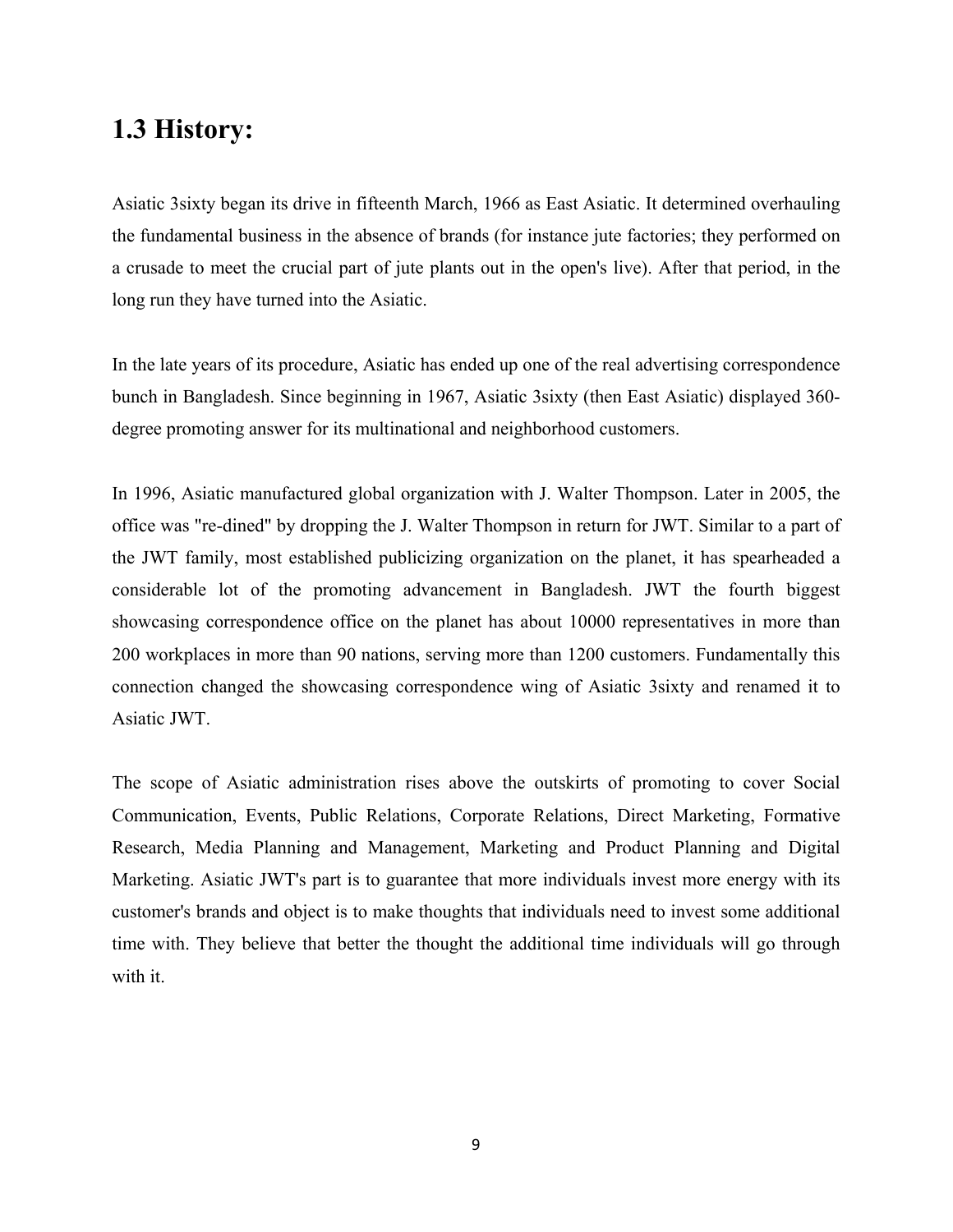### **1 Asiatic 360 and its different Units:**



*Figure 1 Asiatic3sixty° and its subsidiaries*

The list of entitles of Asiatic 360 are shown in table given below:

| <b>Marketing Branch</b>        | <b>Firm Name</b>                              |
|--------------------------------|-----------------------------------------------|
| Communications                 | Asiatic Marketing Communications Limited,     |
|                                | Asiatic Talking Point Communications Limited. |
| Media                          | Maxus, Mindshare, MEC active entrepreneurs    |
| <b>PR</b>                      | Forethought PR                                |
| <b>Audio-visual Production</b> | DhoniChitra Limited, Nayantara communications |
| Activation                     | Asiatic Events Marketing Limited, Footprint   |
| Printing                       | Moitree Printers Limited                      |
| Research                       | <b>MRC-MODE Limited</b>                       |
| <b>Broadcast</b>               | Radio Shadhin                                 |
| Out Sourcing                   | Stencil Bangladesh Ltd.                       |

*Table 1: Entities of Asiatic 360 Communications Limited.*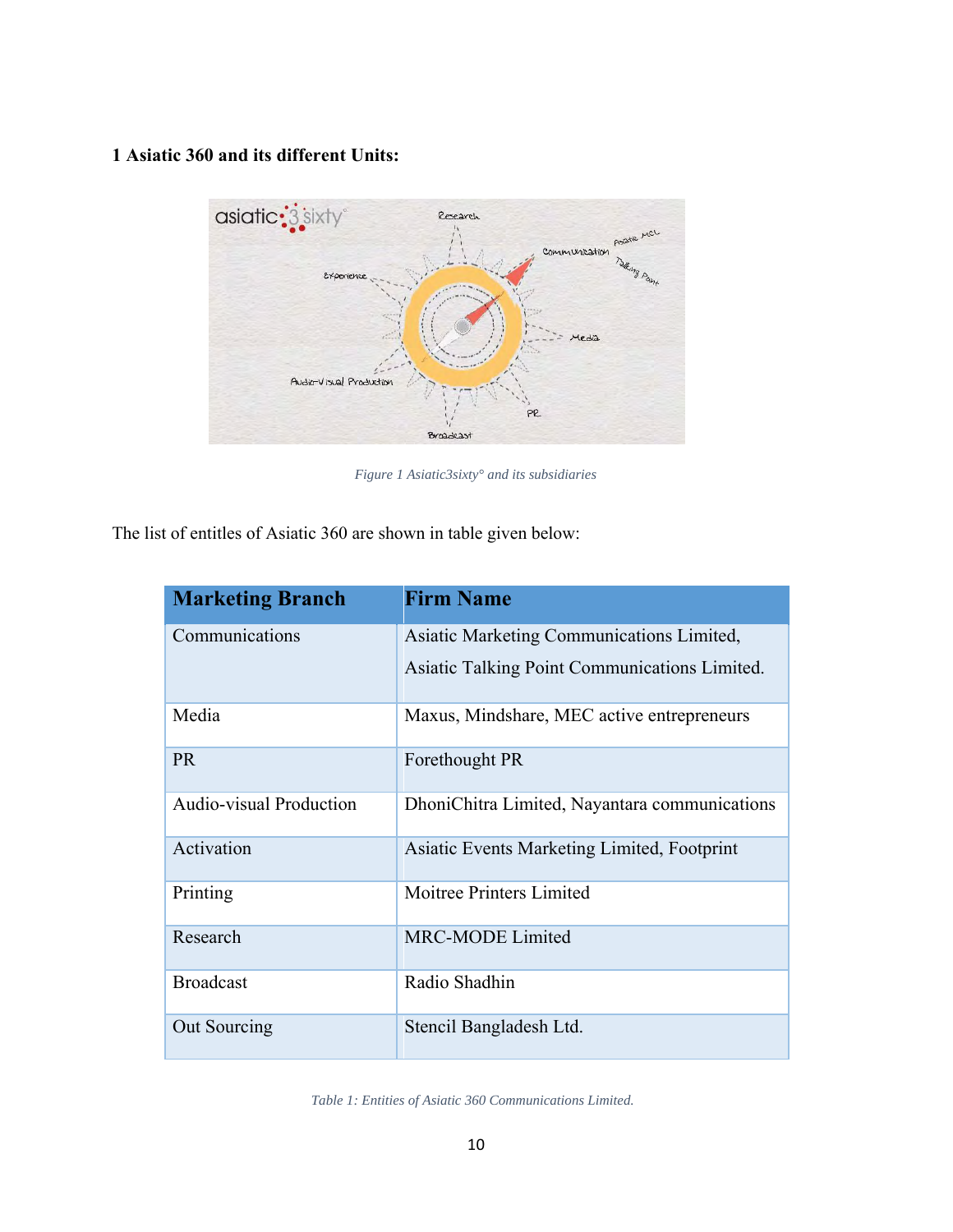#### **1.3.2 Asiatic Digital:**

Asiatic Digital is a full organization digital advertising office of Asiatic 360 social occasion. It is a part of the Asiatic JWT however has its own specific individual operation and works self-governingly inside the get-together. Asiatic Digital started its experience in 2014 and ahead it gives complete progressed showcasing organizations including advancement fights, internet organizing organization, bunch engagement, application change and more for the close-by and multinational associations in Bangladesh and outside. There was an unbelievable need of a Digital publicizing, exertion and correspondence stage with the experience individuals who can work into this phase since E-exchange and web systems administration was impacting particularly in that time. In this way, Asiatic Digital was considered as master Digital Marketing Agency with a particular true objective to grab the exceedingly completive business environment. Asiatic Digital took brief period to develop itself as the best propelled association in Bangladesh since it a part of the principle advancing correspondence office of the country.

In the blink of an eye Asiatic Digital is dealing with various MNC brands page like: Ekhanei.com, Airtel Buzz, 7UP Bangladesh, Pepsi Bangladesh, Igloo, Shell Bangladesh, Kurkure Bangladesh, and the sky is the point of confinement from that point.

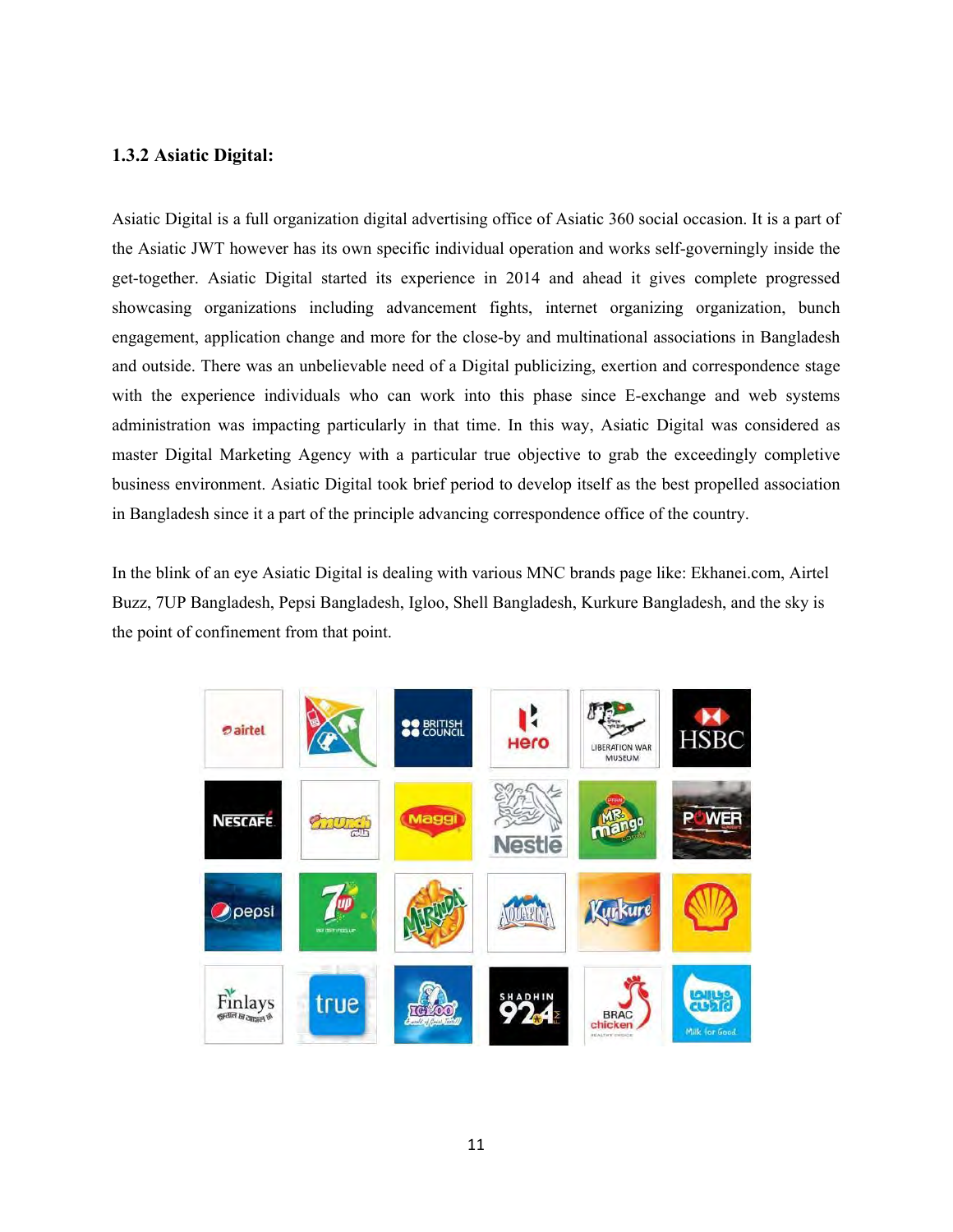### **1.3.4 Asiatic 3sixtyServices:**

The core operations of Asiatic Events Marketing Limited are:

**Events:** Innovative brand experience by most applicable and focused on clients.

**Urban Activation:** Intense brand engagements with the right target bunch making conviction and yearning to buy.

**Rural Activation:** Contacting gathering of people who are past all other media.

**Retail:** An impactful indication of brands at the purpose of procurement pointing fruitful deals shutting.

**Digital:** Connecting with buyer through the new advanced world.

#### **1.3.5 Asiatic DigitalServices:**



**Content Management:** Overseeing substance like picture, links, video posts for Facebook, Instagram, Twitter and Google+. It additionally incorporates duplicate written work and post innovative creation.

**Campaign Management:** Running a few sorts of crusades so as to get more likes, engagement from the gathering of people, impression and span. The association keeps up the battle with its own particular methodologies. These battles can be rivalries orchestrated to draw in online clients and give better brand experience.

**Application Development:** Developing apps for the campaign that are run.

**Media Campaign Development:** Make crusades of various media substance like TVC,

recordings, diagrams and so forth.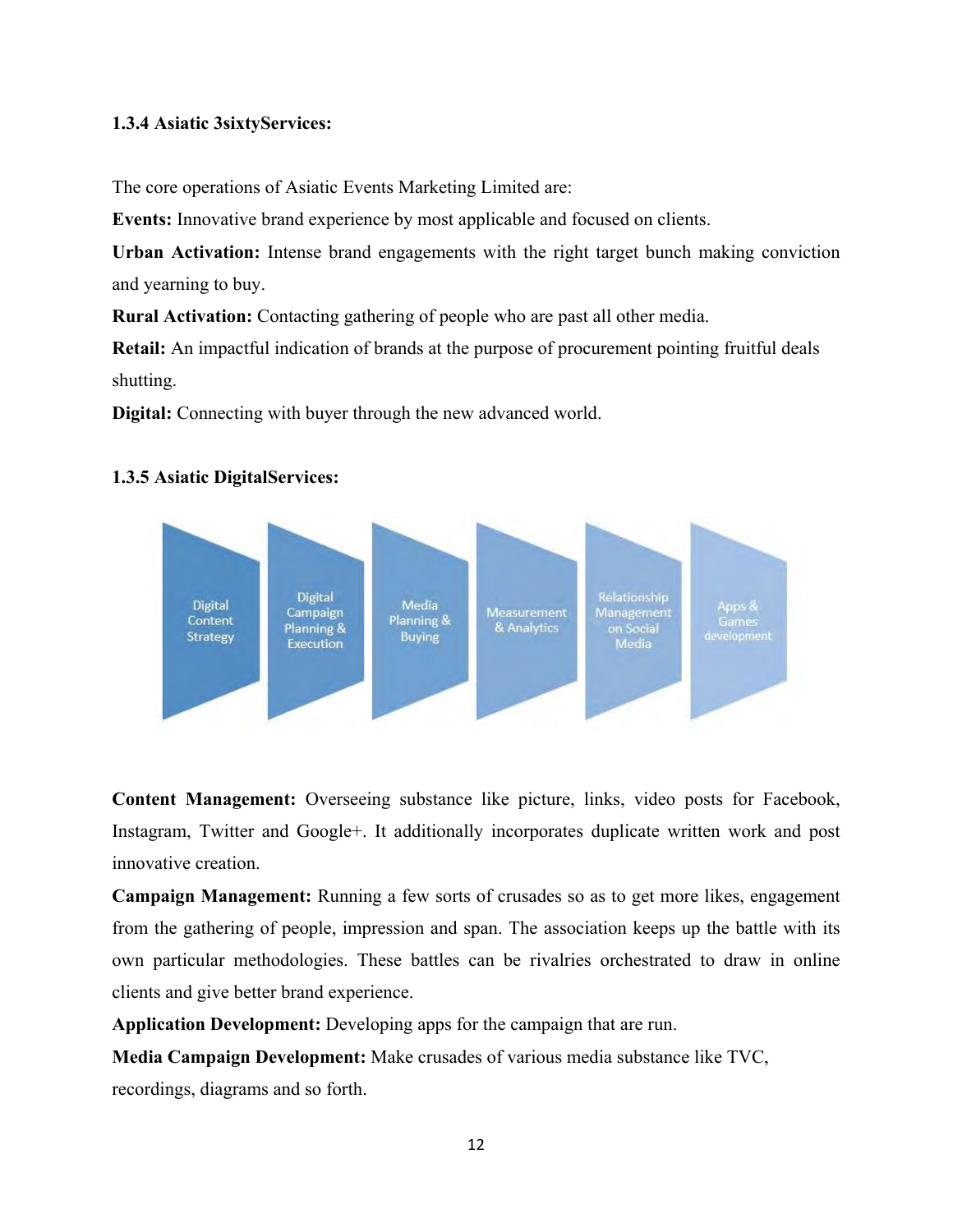#### **1.3.6 Departments of Asiatic Digital:**

**Art & Creative:** This is the spirit of the relationship since it is them whom make Asiatic Digital common and suitable to the clients. They play out specific acts. Some of them are given beneath:

- Developing duplicate for correspondence on online networking.
- Developing week by week post plan for correspondence in online networking.
- Designing the post imaginative for computerized correspondence.
- Visualizing the possibility of various crusades and challenges.
- Finalizing design and so forth.
- Google promotion, Facebook notice outline.

**Client Servicing:** The vital capacity of the customer administration office is to keep up relationship with the clients and prospects. They convey the considered both the gatherings between two social occasions. This division is the heart of the whole affiliation and it coordinates the components of the diverse offices in the organization.

**Media & Buying:** The media and purchasing capacity arranges the cost of commercials. It is additionally in charge of acquiring promotion space, page or post boosting and time for running notices.

**Community Engagement:** The people group engagement group is in charge of dealing with the online engagement of shoppers and speaking with them over social stages. Answering to client's inquiry, dealing with the emergency circumstances and additionally value the shopper for staying with the brand is the responsibility of group engagement group.

**HR Department:** This group takes care of legitimate execution of HR arrangement and system, pay and advantages, enrollment and determination, Health and Safety of all.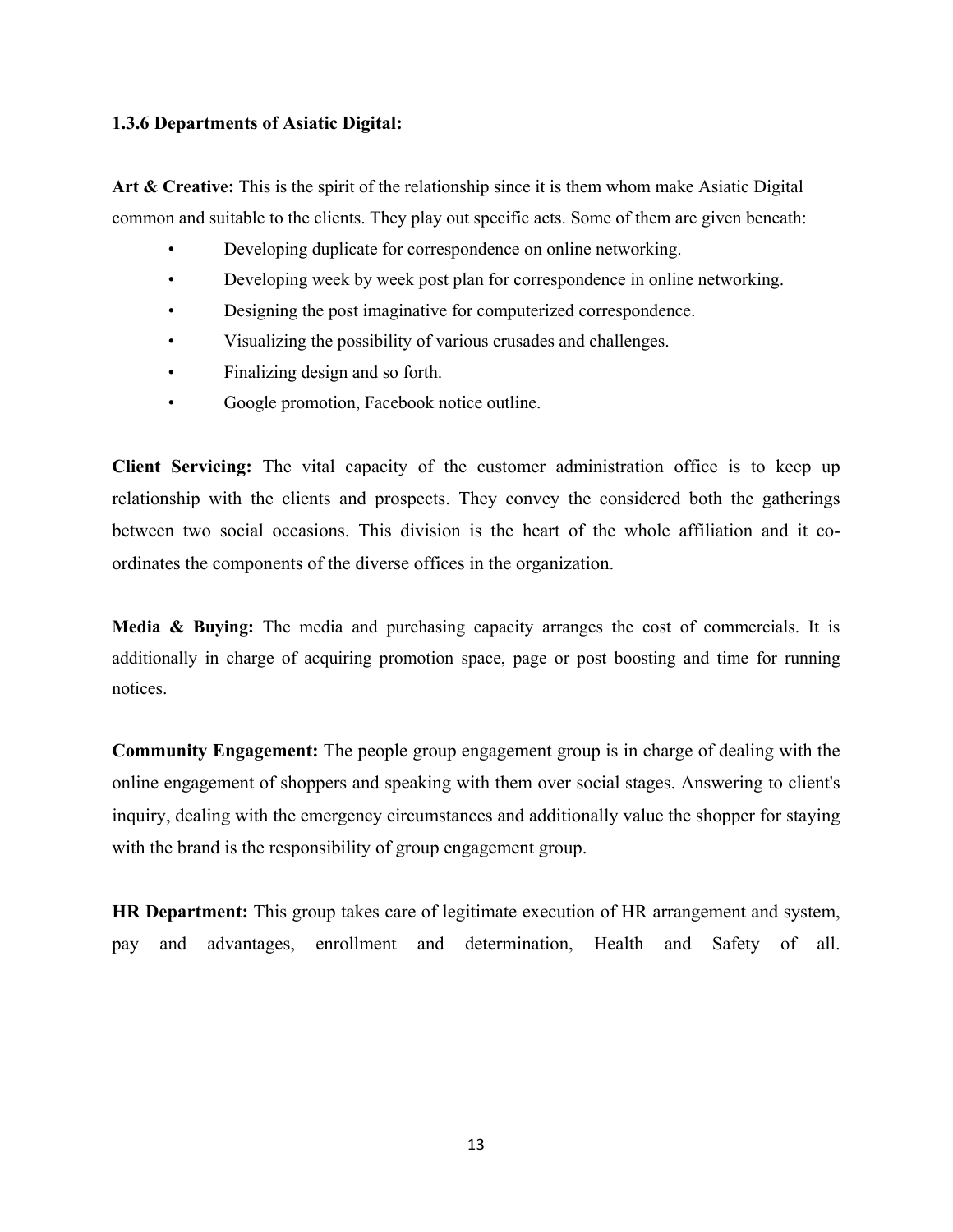#### **1.3.7 Asiatic Digital: Mission**

Our Mission is to innovate, prepare and provide solutions to present and future requirements in the digital marketing industry and build the relationships between large organizations and the community that matter to them.

#### **1.3.8 Asiatic Digital: Vision**

Our Vision is to be an accredited, desired and acknowledged partner for our clients while ensuring mutual growth and satisfaction.

#### **1.3.9 Competitors:**

The developing utilization of web, online networking and the move towards advanced showcasing has coordinated to the improvement of different computerized organizations that are focused on overseeing computerized properties and online exercises of customer brands. Numerous computerized showcasing organizations are becoming as of late. Among every one of them, couple of Digital advertising offices are specifically contending alongside Asiatic Digital. The primary challengers for Asiatic Digital:



*Figure 3 Digital Marketing Agencies in Bangladesh*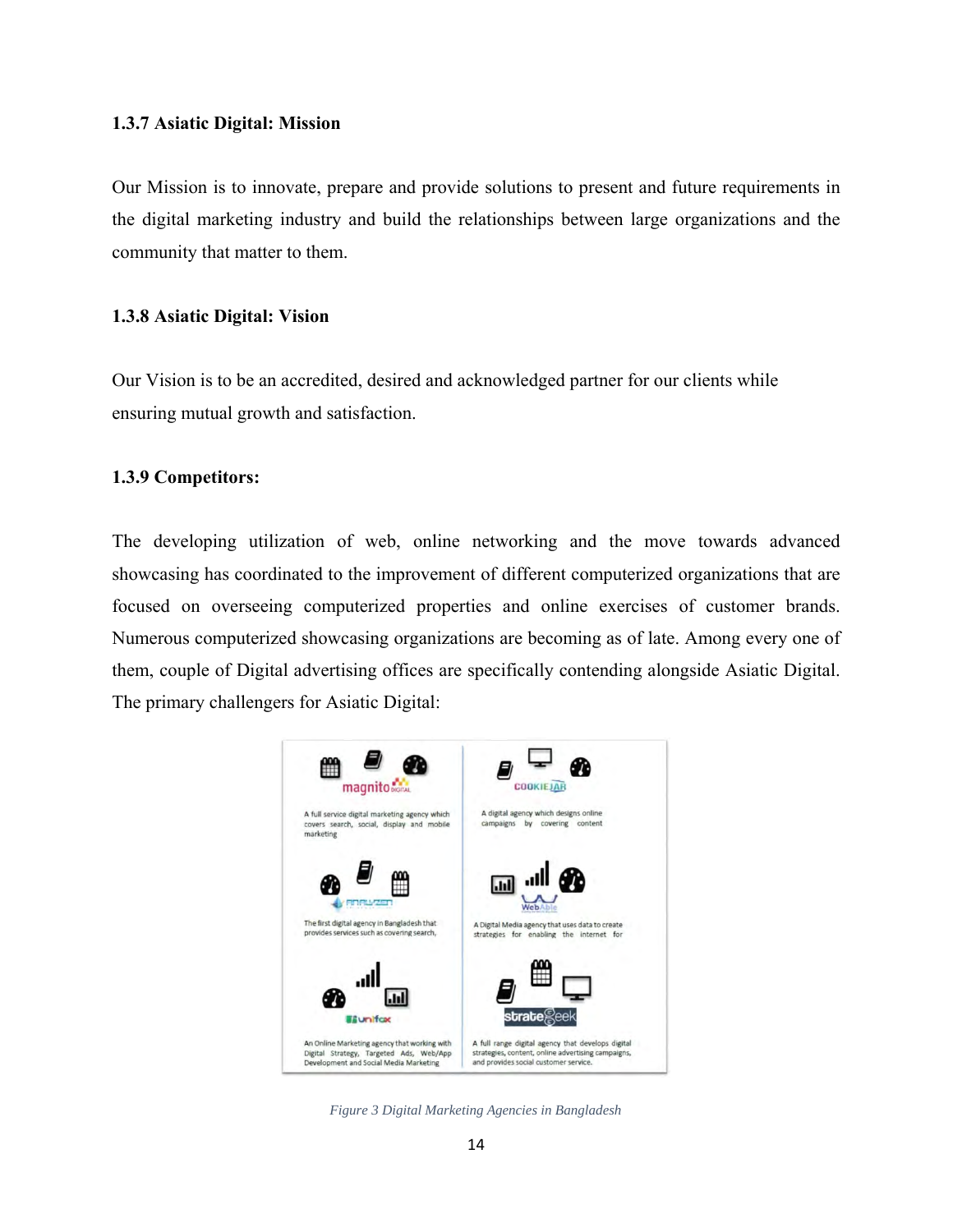#### **1.3.10 Competitive Advantage**

With the multiplication of cell phones, web availability and long range interpersonal communication in Bangladesh, the computerized advertising industry is picking up power. This development pattern has been great in the course of the most recent couple of years with the quantity of organizations and areas putting resources into computerized promoting expanding quickly. Asiatic Digital has joined its adventure in 2013. In these three years, it has progressed significantly and picked up a heavy profile in digital advertisingmarket of the country.

Asiatic Digital has numerous famous multinational and additionally neighborhood marks and built up their computerized promoting systems, assemble online networking structures for some brands and accomplish different recompenses and respects in this brief period. Contending with solid contenders, the organization has got portfolio customer like Airtel Buzz, Ekhanei.com, 7Up, Pepsi, Nescafe, MAGGI, Shell and some more.

For these big brands, Asiatic Digital has created social middle substance and took the brands more remote than any time in recent memory and also made a solid position in the business.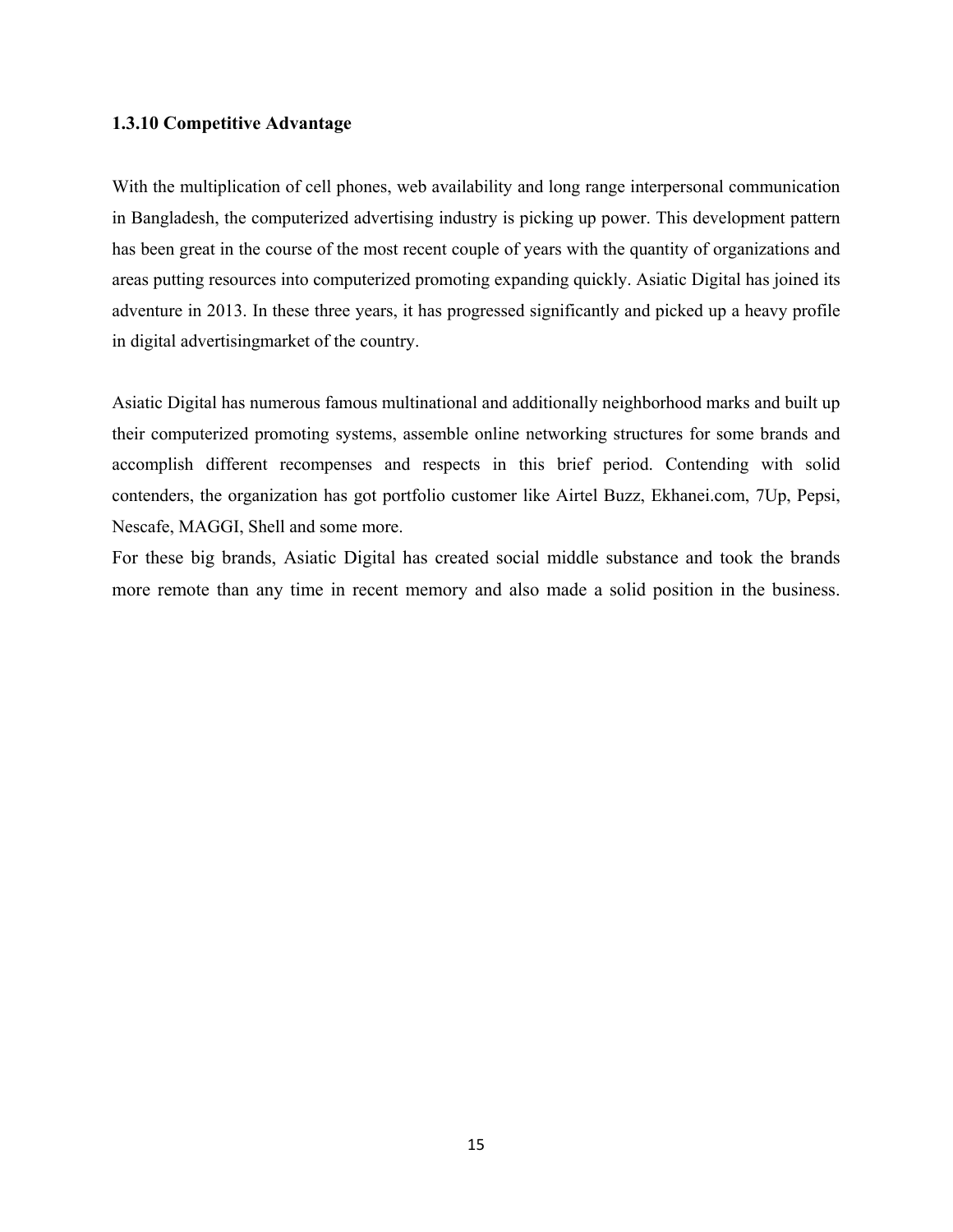## **1.4SWOT Analysis of Asiatic Digital**

### **Strengths (internal):**

- Goodwill of a global promotion office
- Goodwill in the showcasing business of Bangladesh
- Global multinational customers and surely understood nearby customers
- Good Infrastructure and vibe
- Strong association with existing customers
- Likely to procure most prominent ROI (Return On Investment)
- Likely to be fastest and most straightforward to execute
- Time productivity of prompt activity arranging or achievability study

### **Weaknesses:**

- Limited monetary ability
- Lack of experienced work force
- Lack of access to premium programming
- A little number of representative inspiration plans

### **Opportunities:**

- Global firms are entering in Bangladesh.
- Advertising in social correspondence area, particularly in Facebook is expanding.
- Clients have turned out to be more worry about their image foundation/brand picture.
- As Asiatic JWT is a multinational firm, new chances of worldwide customers are not too far off.

### **Threat:**

- Growing in-house offices.
- New and nearby offices entering the business.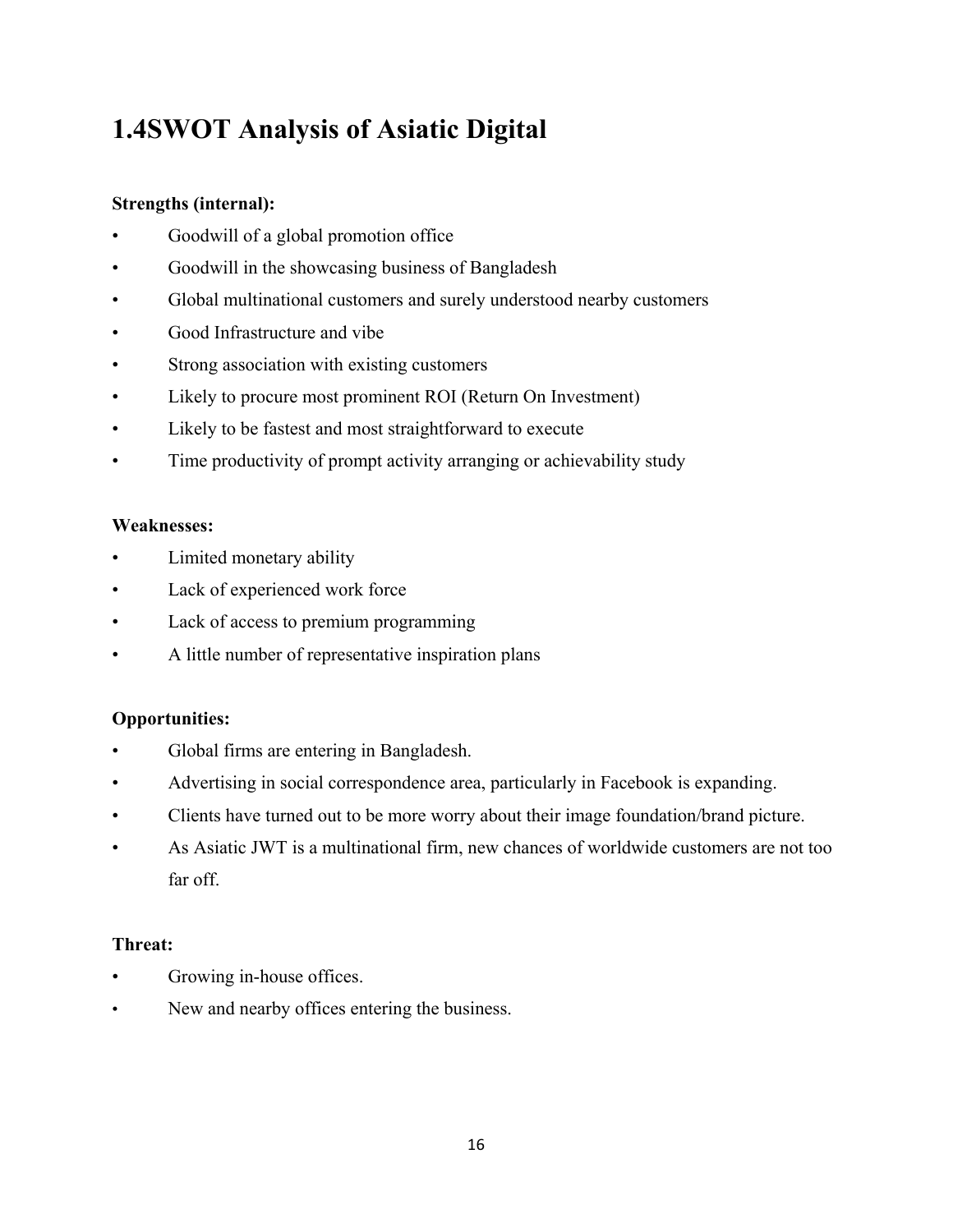## Chapter 2: Job Description

Asiatic 3Sixty is the single greatest publicizing pack in Bangladesh. They are moreover connected with JWT, which is the world's best-known advancing trades brand. They started Asiatic Digital in 2014. They are by and large based on web organizing advancing. To lift the brand and to talk with the customer over web organizing stage is the rule obligation of Asiatic Digital.

Since I have done dual major in Marketing and Human Resource Management, I got a chance to work in Asiatic Digital where I picked up and took in a few advanced digital marketing techniques. I had the chance to have three months long internship at Asiatic Digital and I have run over with various undertakings and exercises that are directed for Facebook brand pages. I began working in the client servicing department under the guidance of my supervisor. The primary obligation was to handle the correspondence with clients. For instance, I had to collect the brief about a content from the client, make a plan of how it should be executed, explained the idea to the art team, collect the deliverable, share it with the client and get feedbacks if there were any. The first two brands that I started working for are Keya Beauty soap and Airtel. In the following couple of weeks I allotted to do the accompanying jobs:

- Dealing with various worldwide and nearby brands.
- Researching on various contenders' item and their business as usual.
- Brainstorming for innovative thoughts for different battle and challenges
- Implementing the innovative brief according to customers' necessities and boss' proposals.
- Maintain groups' up and coming arrangements for the customers.
- Research for brand extension of Keya Beauty Soap
- Finding the insights of various Facebook pages
- Planning for Grammenphone pitch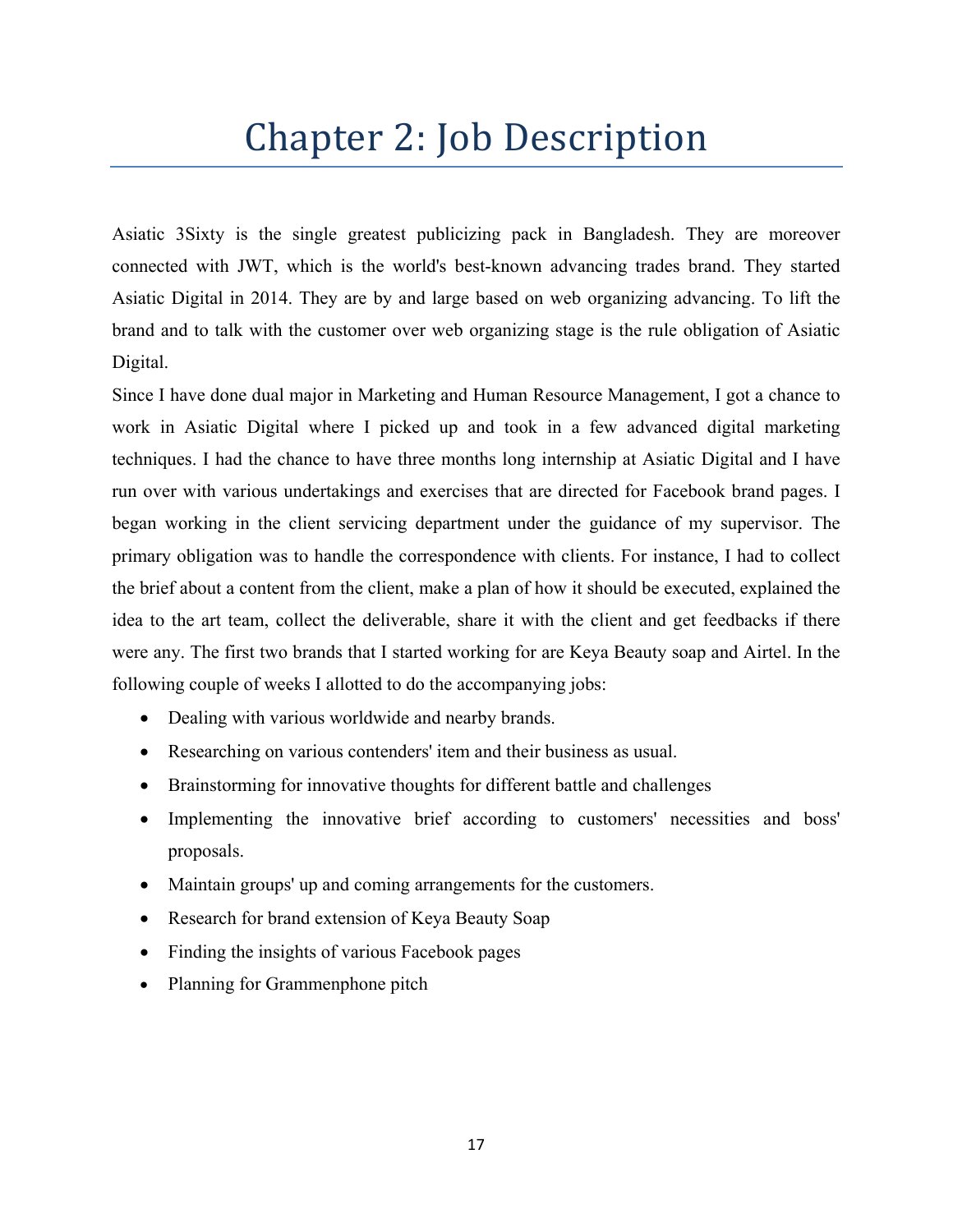## **2.0 Job responsibilities**

As the progression of my internshipperiod, I started getting involved with more brands, including the ones I had started with. The brands were: Pepsi, 7Up and Maggi.

#### **2.1.1 Client Servicing:**

Toward the start of my entry level position, I was appointed with Head of Client Servicing and uncommonly work for Global brands like Airtel, Keya and Pepsi. Fundamental obligation of this division is investigating the business and computerized media for customers, figuring techniques and executing them in light of the goals of the customers. This entire procedure comprises of few stages:

- **Brief:** Brief given by the customer taking into account their promoting objective.
- **Pitch Presentation:** Presentation made by us for customer taking into account the brief, by investigating industry and computerized media. For the most part utilized for new customers.
- **Proposal:** Proposal set forward by Asiatic Digital including effort objective, approaches, technique, target market, anticipated cost and yields.
- **Revised arrangement:** If customers have any issue with proposition, we have to change the proposition and make transaction.
- **Approved:** Final proposition need to get endorsement from customer, else we will lose customer.
- **Estimate Signed:** It's an agreement amongst customer and Asiatic Digital.
- **Release Order:** Order which submitted to merchants for purchasing space and setting promotions
- **Creative:** Executing the thought or plans of crusades into conclusive configurations like Facebook post, pennant, GDN, GRN and so on.
- **Run Campaign:** Manage the crusade by putting advertisements pennants, recordings, Facebook challenge, Facebook page overseeing and the sky is the limit from there.
- **Optimization:** Making changes in the crusade for refining the adequacy and to fulfill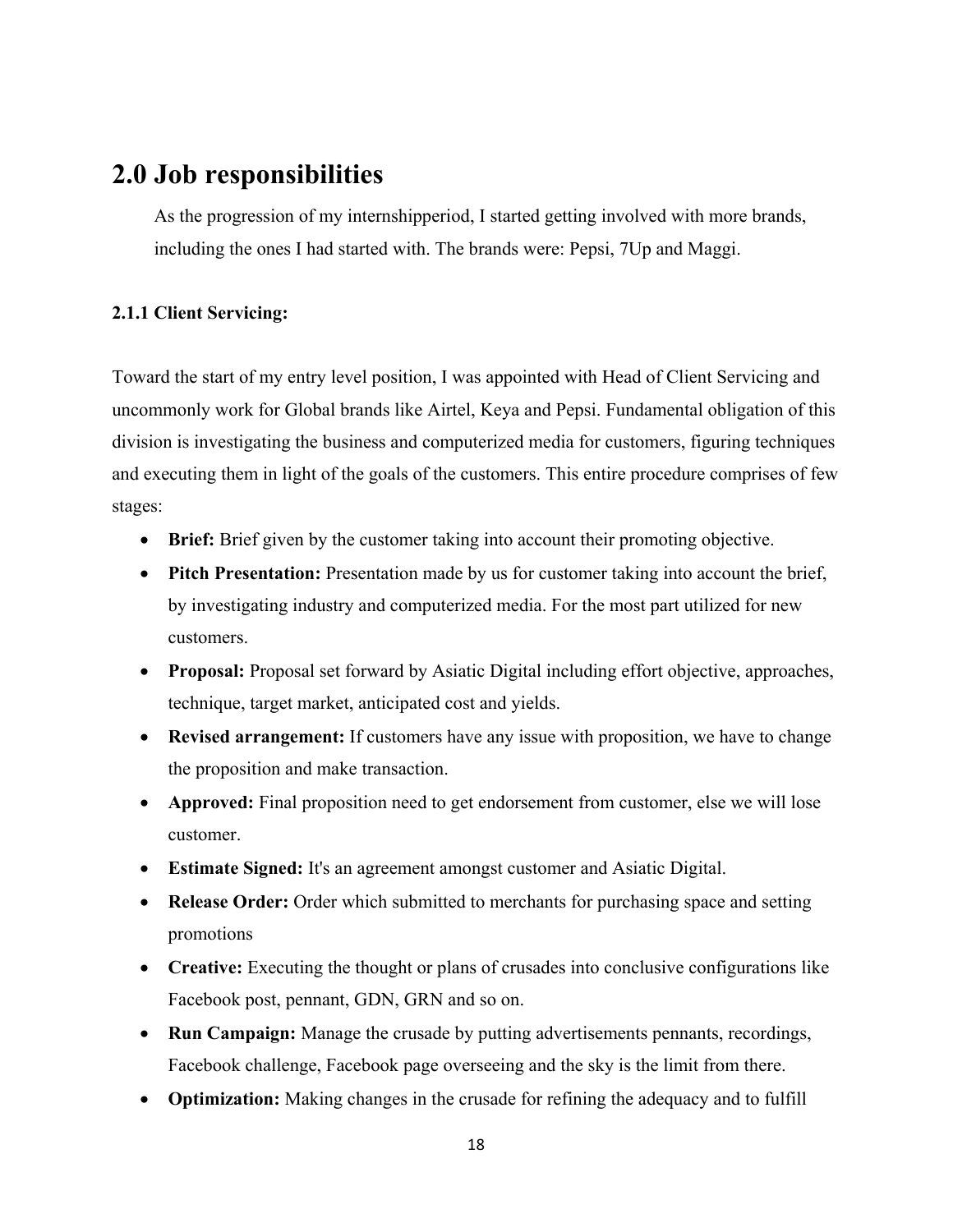destinations.

- **Review of Campaign:** Appraising effort in view of standard and genuine execution of battle which comprehends what we arranged and what really happened.
- **Bills:** Bill submitted to customer including administration duty and commission and bill is made in light of given data.

#### **2.1.2 Campaign Management**

Other than client servicing, I had to supervise some campaigns and contestscarried out by the brands I was looking after. For example, we had launched campaign for Keya Beauty Soap named 'KaronTumiSpecial'where the participants had to comment on the recent TVC video of the soap about who is the special person in their lives and why. Also, there was a Brother's Day campaign for Airtel Buzz where we shared a series of posts from the page portraying what having a brother means.

#### **2.1.3 Planning:**

At Asiatic Digital, we set all up the substance no less than a month in front of its planned time. There is a meeting to generate new ideas at the underlying stage for producing inventive thought that is in a state of harmony with the brand identity. For doing that, we sit the entire group alongside a schedule and rundown of up and coming occasions. At that point we set up a week after week session on how we are going to showcase our current image in front their crowd. I got the chance to go to couple of gatherings of arranging group in regards to BATA and UC Browser. From those gatherings I have learnt that substance arranging is an exceptionally complex part of the entire procedure since we not just need to check whether the substance is identified with the brand however we additionally need to ensure that the group of onlookers can identify with it.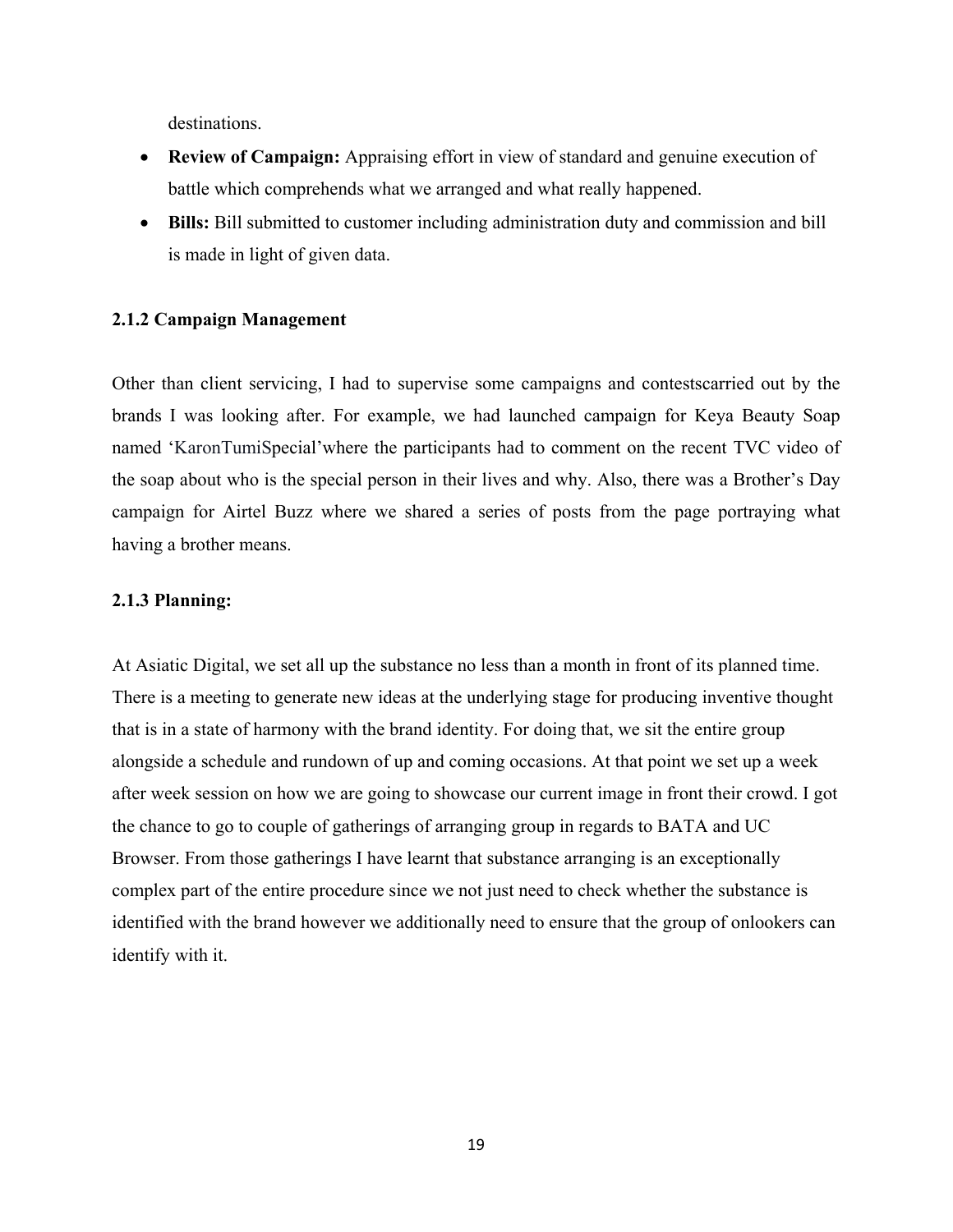## **2.2 Observations**

#### **Simple to distinguish target crowd:**

To recognize the target customers absolutely is one of the noteworthy necessities for any brand. With cutting edge promoting, perceiving the target gathering has ended up being extraordinarily less requesting. From this given picture, we can without quite a bit of a stretch find the behavioral case of our concentrated on social event of individuals. Checking their demographic, region, likings, lifestyle, development, purchasing plan and various more can be promptly seen. Case in point, I have to target quite recently "Female" customers who live in Dhaka city and motivated by 'Web Shopping and Fashion' (Targeted swarm age 18-28).

| AANWANNEE SA      | PRUDIE WISD WW III ESS KIGSUOTI %                                               | Audience Definition                                                               |
|-------------------|---------------------------------------------------------------------------------|-----------------------------------------------------------------------------------|
|                   | Blangtsdwallt                                                                   |                                                                                   |
|                   | C Dhaka, Dhaka Division + 25mi =                                                |                                                                                   |
|                   | $Q$ initiate $\Psi$ is that maximum                                             | <b>Great</b>                                                                      |
|                   | Add Bull Locations.                                                             | itur audence is<br>defined                                                        |
| Age @             | $28 -$<br>$12 -$                                                                | Audience Details:<br>· Location - Living In                                       |
| Gander <i>i</i> n | All<br>Mont<br>Woman                                                            | * Bangladesh: Dhaka (+25 mi)<br>Dhaka Division<br>$-100$                          |
| Languages @       | Enter a heratost                                                                | $= 18 - 28$<br>· Gender                                                           |
|                   |                                                                                 | a Female<br>Placements:<br>* News Feed an desktop                                 |
|                   | Detailed Targeting @ : tNCLUDE prophr who match at least ONE of the following @ | computers, News Feed on<br>mabile devices or Right<br>column on desktop computers |
|                   | Interests - Additional Interests                                                | · People Who Match                                                                |
|                   | Shopping and fastuon                                                            | * Interests Online shopping or<br>Shopping and fashion                            |
|                   | Where the Photograph and fastelon = Shopping                                    | Potenbal Reach: 1,300,000 people                                                  |

**Getting a nonstop viable understanding:** Through advanced promoting, we can undoubtedly watch over how our substance are performing. We can without a lot of a stretch know how particular brand has performed from March to April. We can see that in latest 28 days' what sorts of clients were generally attracted with our page. To be sure, we can see the most use contraptions that our buyers are using. On the other hand, without using the web organizing publicizing, this would be really troublesome for an association to get this information on an in the current style premise and with this negligible exertion and effective way.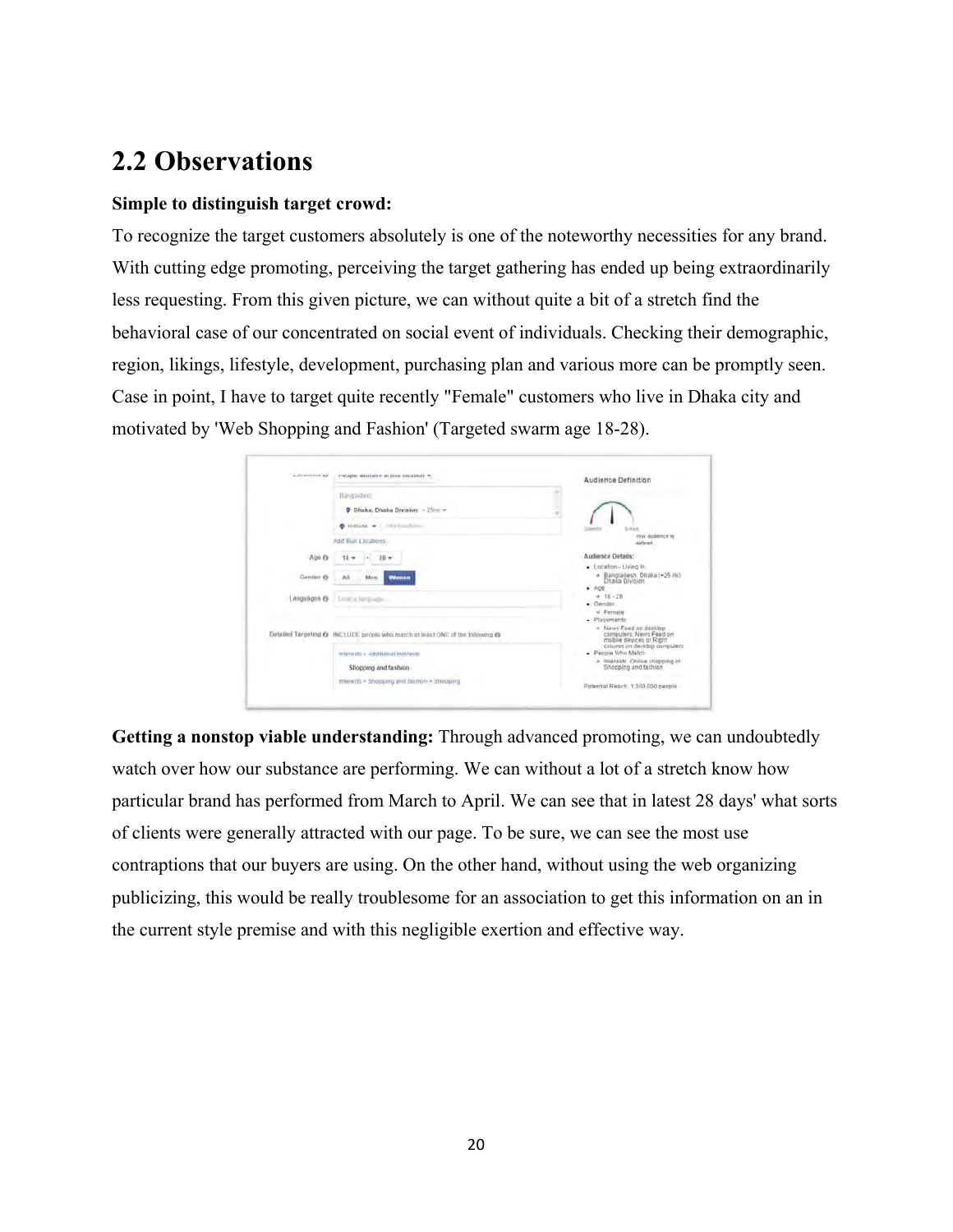

*Figure 7: Effective insight from social media*

**Knowing each brand:** Extra most essential and fascinating truth of working in organization is to know the brand by and by. To speak with brand's clients, we need exact and top to bottom information about the brand's items or administrations. Subsequently, we get a prospect to know distinctive brands only.

**Setting up a brand over computerized stage:** Most by far of our clients' are not new in business area. Some of them are settled besides cooperating for long time. Notwithstanding, they have to make their nearness open over automated media as in light of the way that it has been able to be less requesting to get in touched with people.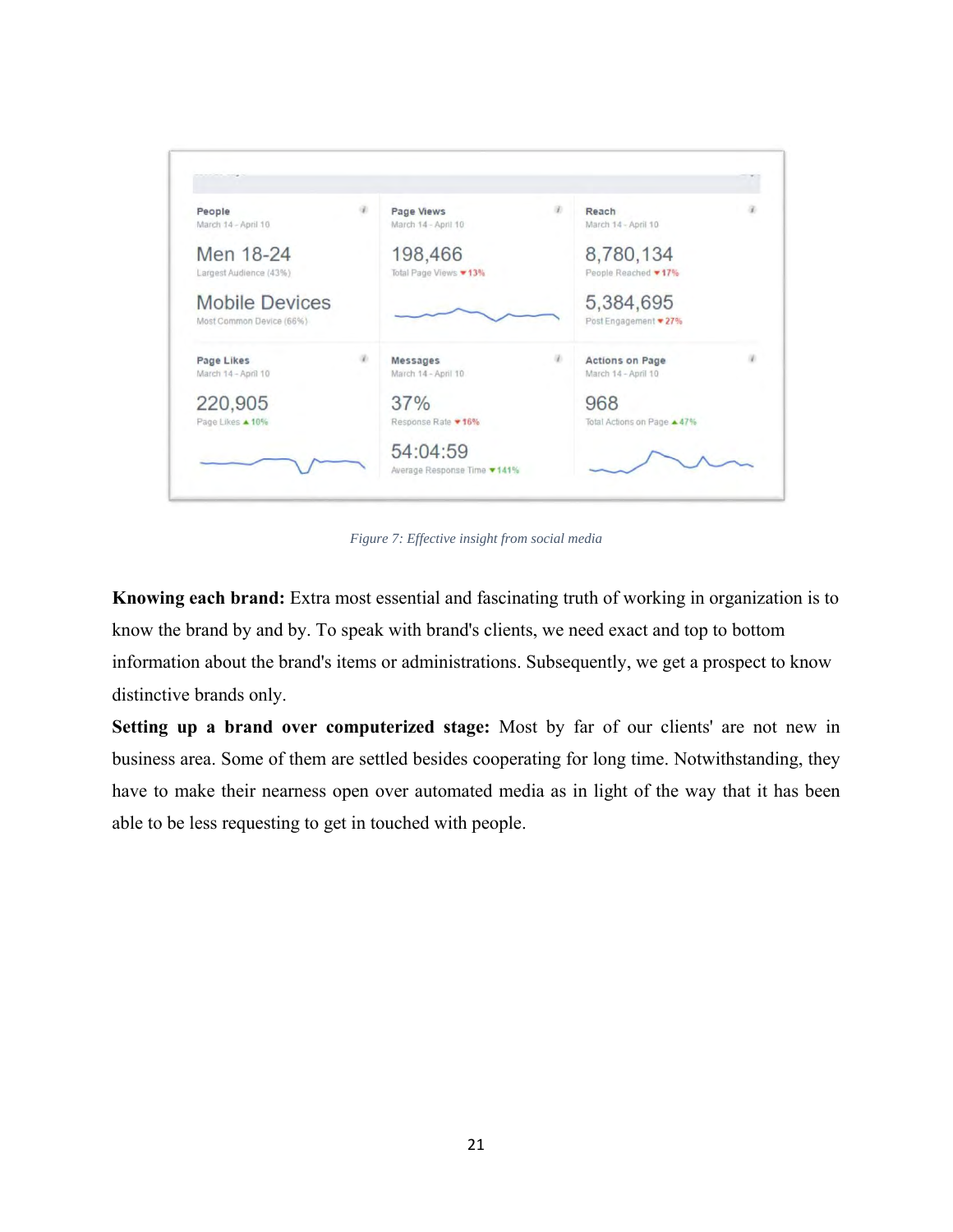# Chapter 3: Project

## **Study on the Use Social Media for Marketing of Brands**

Online system organization is an expression that we hurl around a unimaginable course of action nowadays to outline what we post on locale and applications like Facebook, Twitter, Instagram, and others. The collaboration among individuals in which they make, share or trade data and thoughts in virtual social events and structures is the critical of web frameworks organization. From these two separate terms "Social" and 'Media', we can pull a key depiction: Social media are electronic specific mechanical congregations that draw in individuals to cooperate with each other by both sharing and gobbling up data (Daniel Nations, 2012). Likewise, web arranging relies on upon advantageous and electronic advances to convey incredibly common stages through which individuals and social affairs offer, co-make, examine, and modify content. They lead indispensable and pervasive changes to correspondence between affiliations, social events, and people. It contrasts from standard or present day media from different points of view, including pervasiveness, fulfill rehash, comfort, instantaneousness, and lastingness.



As showed by We Are Social, Annual improvement continues apace, particularly in the amount of versatile social customers, which hit 31% this year (Dave Chaffey, 2016). Web customers generally contribute more vitality with internet organizing destinations than some other kind of site. Asia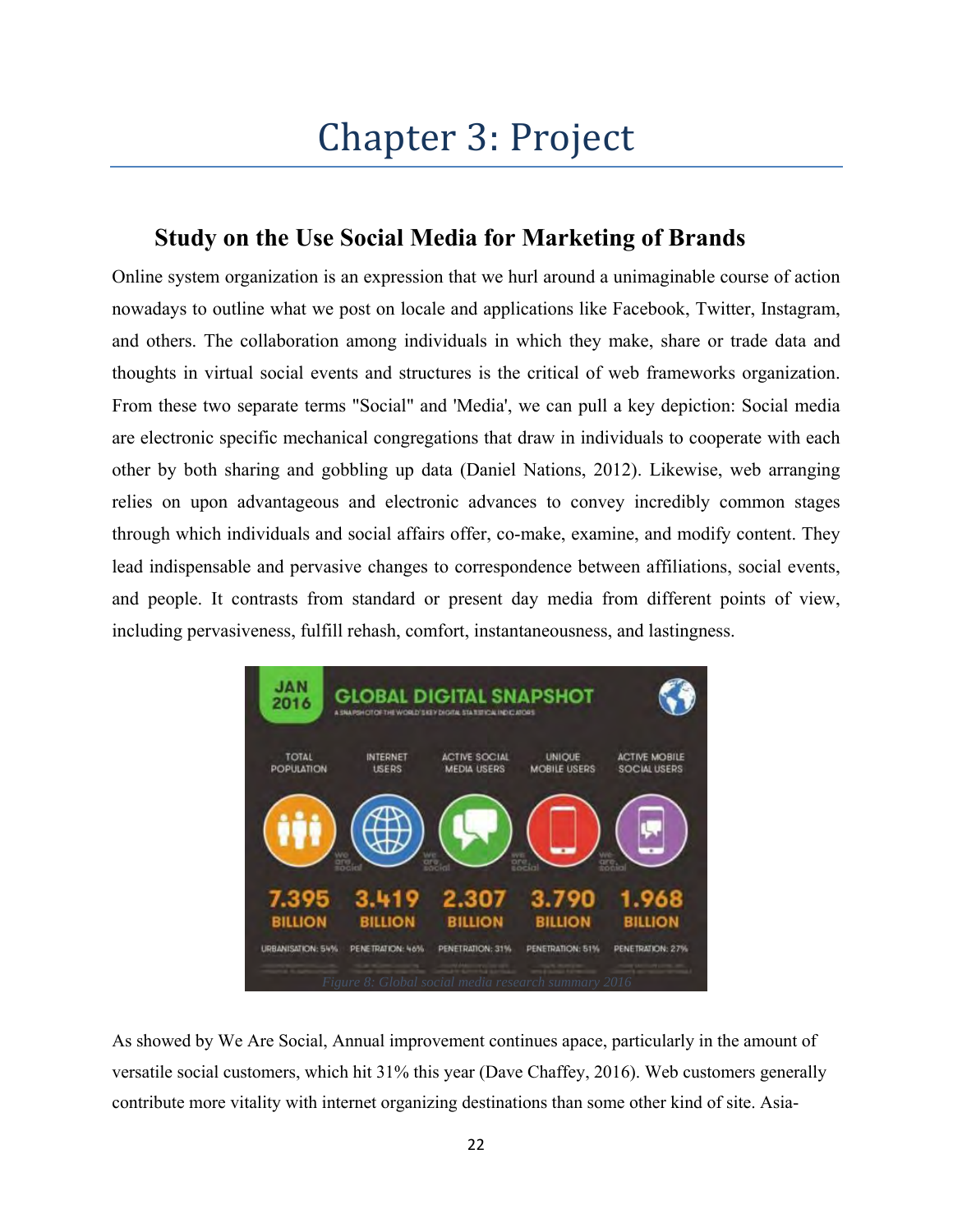Pacific is pouring a lot of this advancement, which web use rates great and number of element internet organizing customers extending 14% on the earlier year. In Bangladesh the advancement rates are 148% from prior year which is 13.2 million element internet organizing customers at present according to estimation.



*Figure 9: Digital, Social & Mobile in APAC in 2015*

Keeping up the brand closeness through web systems administration is another example in Bangladesh. At this moment, various MNC titans, telecom associations and adjacent top affiliations have their picture proximity in Social Media, for instance, Facebook, Instagram and Twitter. In like way, there are a couple firms that have exhibited an alternate division for web organizing correspondence for their brands. Various driving all inclusive and adjacent affiliations have not yet joined brand correspondence through internet organizing for their brands, or headway of their things through web organizing not as a consequence of budgetary matter, yet rather to have nonappearance of cognizance of the aides of interpersonal interaction for brand correspondence. Regardless, it is likely that in not all that inaccessible future more affiliations will start this new time of showcasing and brand correspondence over web organizing.

Along these lines, this report may show global and neighborhood organizations' leaders to have some kind of learning about the advantage of brand methodology in online networking of Bangladesh. Likewise, associations those need to step up with regards to setting up the brand technique in online networking, they may have a decent superior perspective about first mover brand nearness in social networking in this area and also how advanced showcasing office is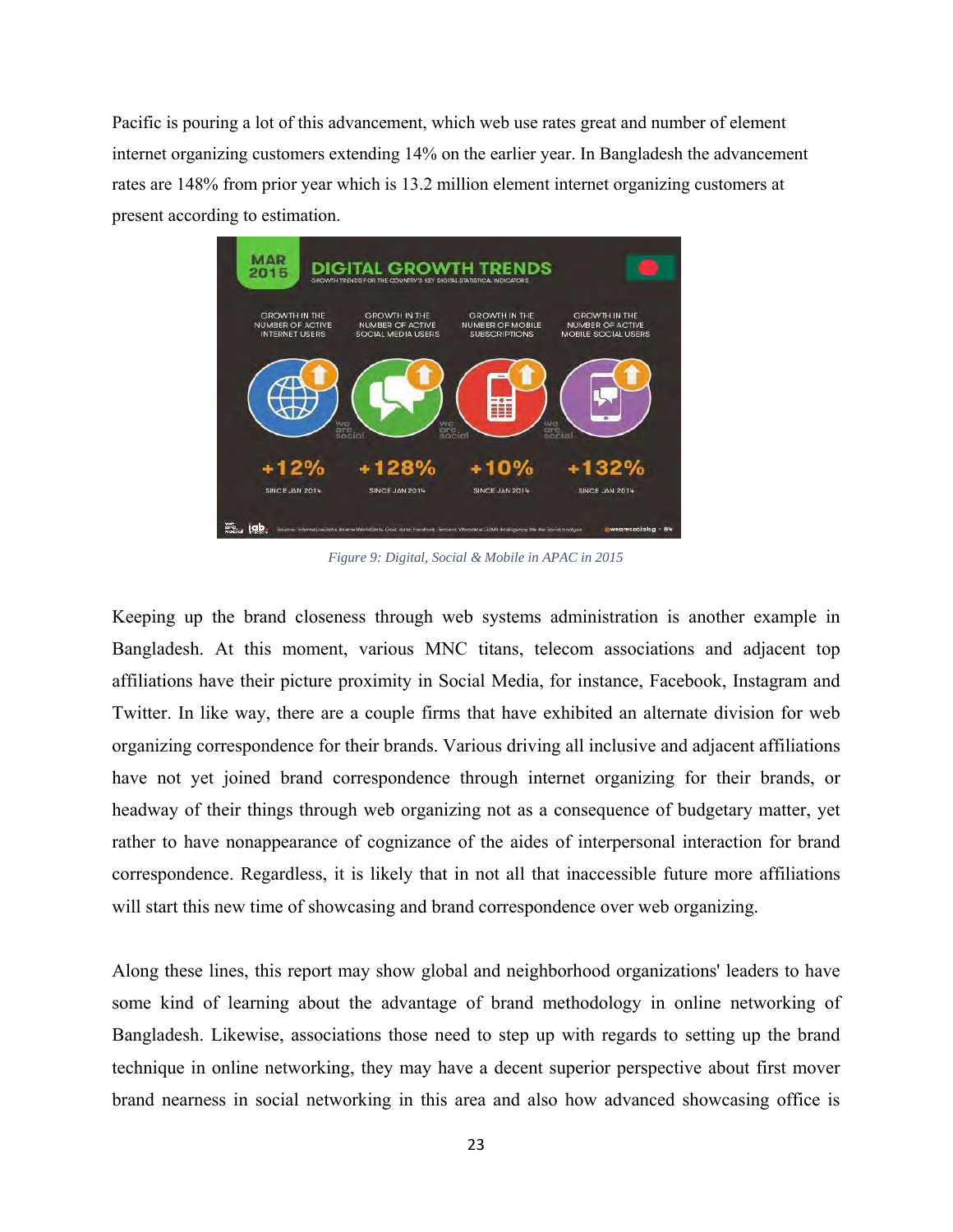working as far as district the brand esteem over social stages.

## **3.1 Influence of Social Media in Marketing**

The availability of online Social Media is taking off earth shattering positive changes in Bangladesh. Multinational affiliations, FMCG, business houses and virtuosos are constantly persevering through the social destinations as their fundamental specific contraption. The Internet association supplier is attempting to get more clients to give web associations. Another social class has been conveyed among the juvenile who use Internet as a productive contraption for their lord change and moreover the globalization of their suppositions and innovative limit. Endless Social media clients have affirmed that a radical new world has been opened to them as they are getting another wellspring of learning. They are comparatively making relations with different amazing companions, knowing affiliations worldwide and sharing things that matter to them.

## **3.2 Marketing Advantages from Social Media**

Using web organizing districts, for instance, Facebook, Twitter, Instagram and YouTube are instantly predominant choices for business chiefs of a vast segment of the brands. It opens and private online gatherings to make a more group experience.

Enhance Effectiveness: Creating direct contact with the clients to empower their reasoning with no correspondence middle person, which is one noteworthy chance to utilize online networking for brands. Online discussion with purchasers through web journals and systems administration gatherings can screen how viably a crusade is running.

Produce Customer Insight: Pursuing client wants, understanding their need, their dialect and enjoying can be labeled well through the online networking. Loads of buyers express their buy aims, associate their item or administration use encounter and decipher their disappointment in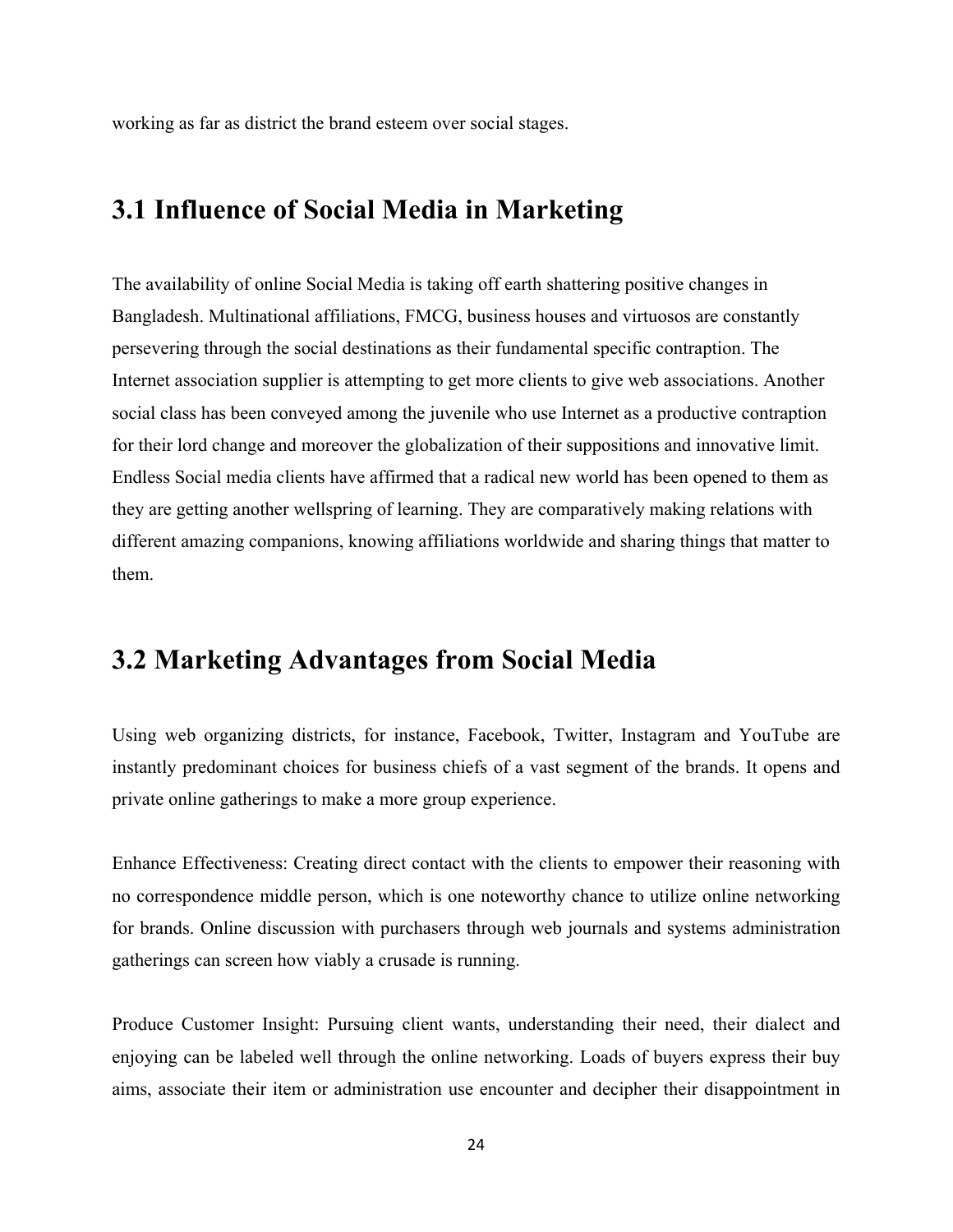different stages which is the gold economic scientists decide on.

Build Customer Satisfaction: Interactions through online networking can make moment andcustomized reaction from the clients. Especially for disappointed clients, confronting these clients online can be better choice to handle grumblings since it can decrease disappointment due eye to eye discussion.

## **3.3 Aim of the Project**

The main focus of this project was to understand and investigate how much and in what ways digital advertising helps brands to market themselves. We are all accustomed to the traditional forms of advertising such as, television advertising, newspaper ads, radio, etc. Digital advertising is, however, still a very new concept, especially in Bangladesh. Whenever we talk about social media advertising, we think of only Facebook. However, there are other platforms such as Twitter, YouTube, LinkedIn, Instagram and various other social media apps, including the Google Driven Nworks as well. Therefore, I wanted to inquire about how this particular form of advertisement is different, the method to do it, and what are the results of such advertising. Also, I wanted to figure out if this specific form of communication has a significant impact on the reach or the results as compared to the traditional forms of brand communication. This report is thus, a preliminary level examination of facts, figures and procedures of online advertising through social media.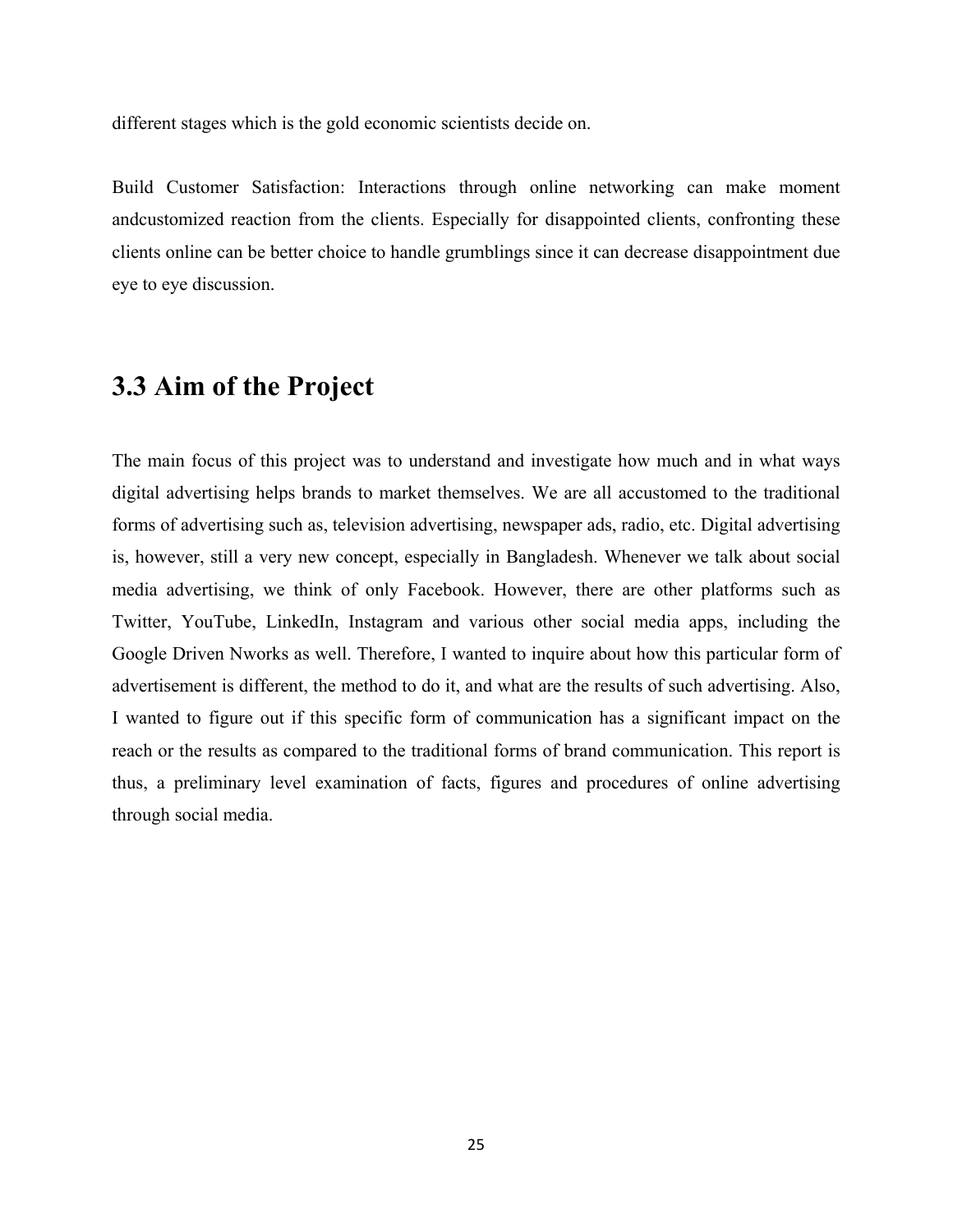## **3.4 Methodology**

For completing this suspects, I clearly worked with Asiatic Digital as an understudy and I have before long dealt with this client with the help of my director. The report will be established on both Primary and Secondary data.

**3.4.1 Primary Data:** This report is chiefly in light of the essential information, that was gathered from my three months' work involvement with Asiatic Digital. Some data has been gathered from work environment associates and individuals who were specifically required with the office. Variables for examination:

**Dependent:** Social and online media users' perception

**Independent:** Different social media and tools like Facebook, Instagram, Twitter etc.

**3.4.2 Secondary Data:** Like primary source, secondary source is also major stream of informationfor the report. Secondary sources are:

- 1. Text books
- 2. Newspaper, articles, journals
- 3. Social Network Sites
- 4. Internet
- 5. Other reports
- 6. Other relevant sources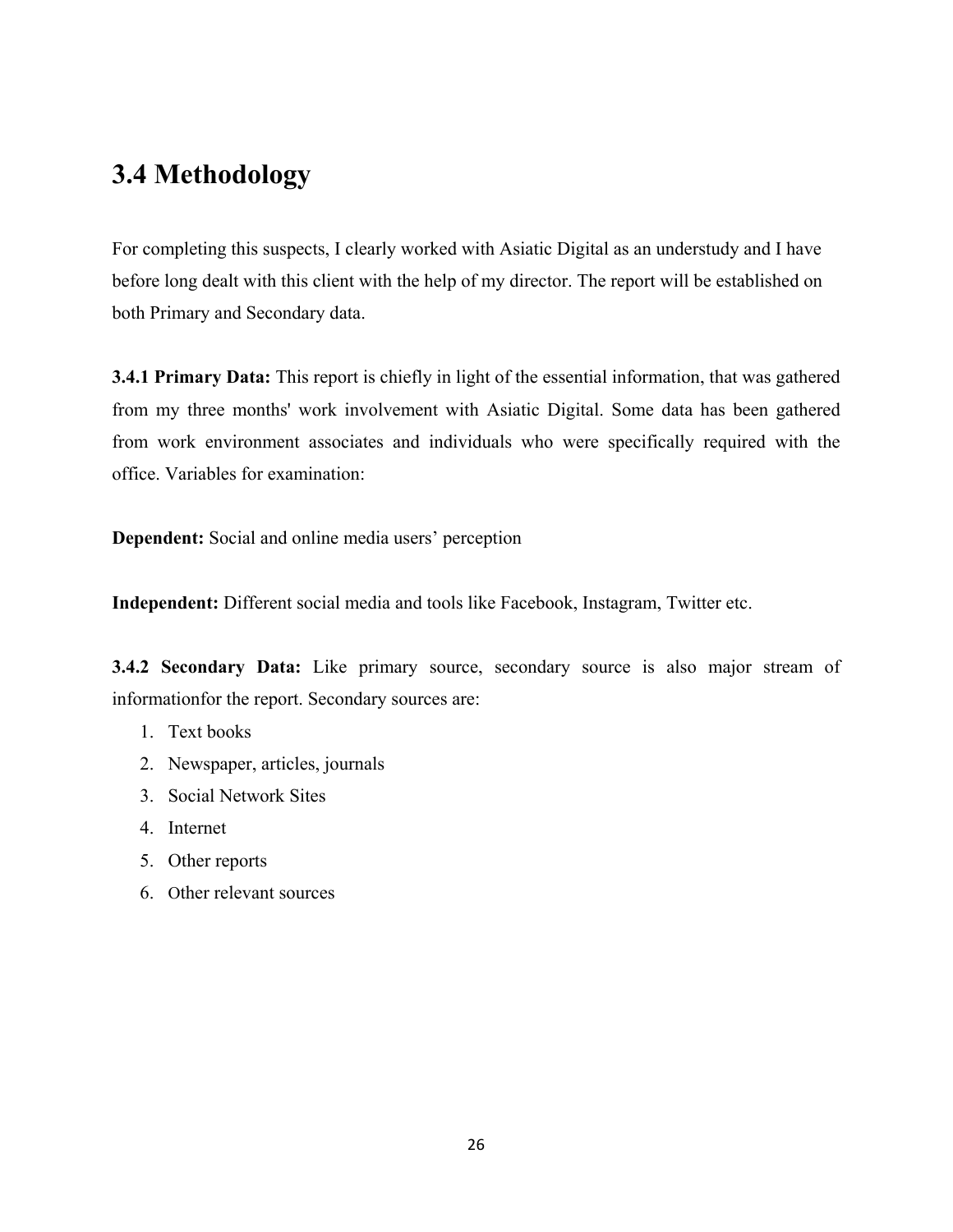## **3.5 Limitations**

To finish this pondering, a couple of confinements have been revealed. Those obstructions are given beneath:

- To amass essential information, it is truly difficult to get cautious data about the affiliations. We were not honestly allowed to share customer's data, customer's brief and our examination data and they won't care for giving the data.
- This is an entire arrangement research where more data could be melded. In light of the significant work weight that I was relegated for from the most dependable starting stage I was not prepared to add up to each one of the data through the area level position period. Then again perhaps, I anticipated that would complete it in the wake of finishing the entry level position.To see the whole affiliation practices and come up with a beneficial result, it requires colossal measure of time. Along these lines, time purpose of restriction is another decisive constraint of this study.
- The transitory position suggestion is centered around checking a couple of discretionary data which were genuinely inefficient or flawed.

## **3.6 Strategic Approach for Brands**

Online networking Marketing is the coherent movement for the business, since it is less expensive, more viable and open with the quickest developing span. Online networking Marketing is coming up quick through the positions of accessible publicizing channels on the background of a helpful innovation environment. This is catalyzed by the expanded utilization of cell phones as far back as the web is in the palm of individuals' hands.

Digital advetising in Bangladesh is brisk getting up to speed as a favored media outlet among Telco's, FMCG and distinctive associations. For attracting on social stage, associations do tail a couple of procedures. On Facebook, the most well known casual group in Bangladesh, they offer the associations differing kind of substance.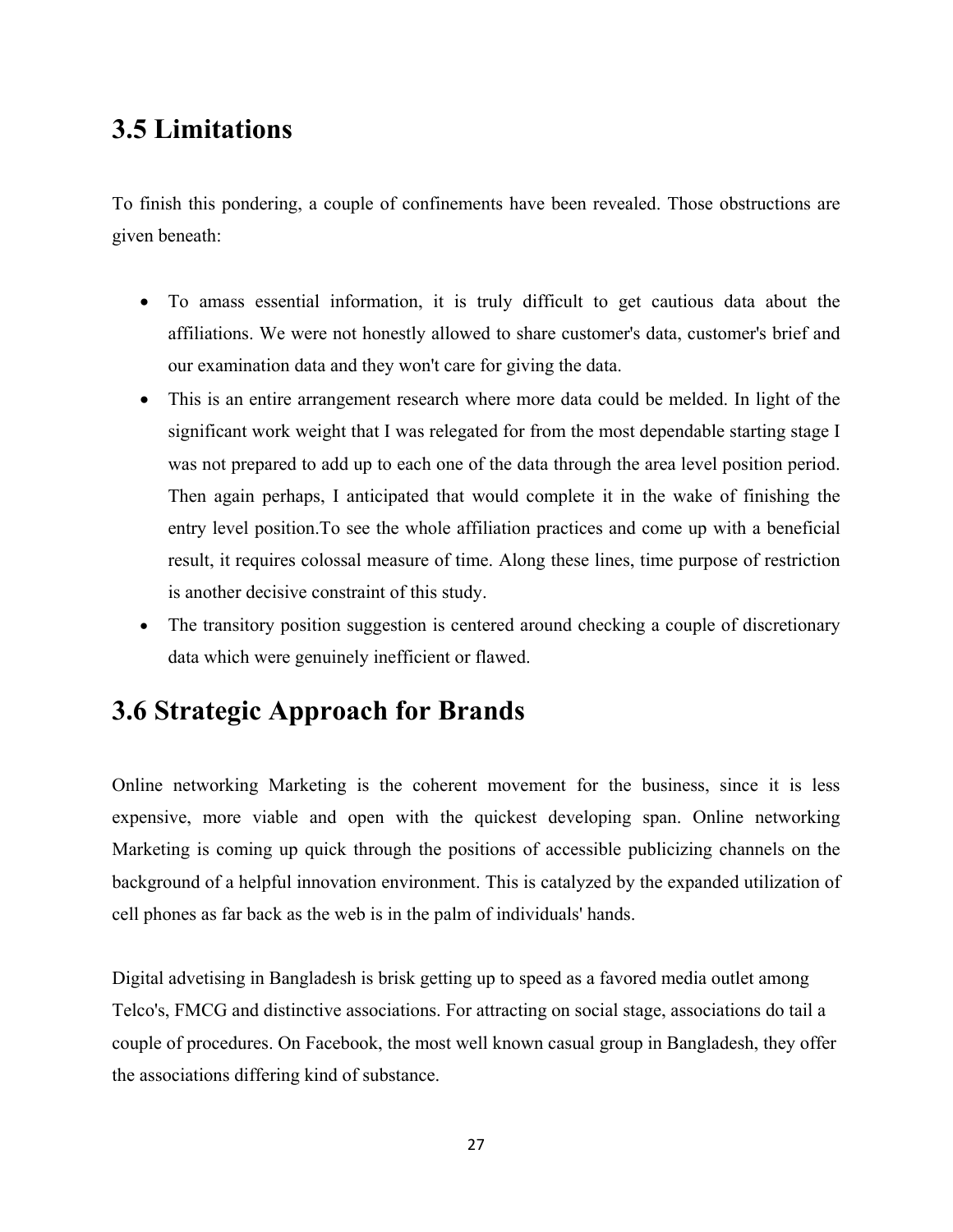

*Figure 10 Different Types of Content on Facebook*

The delineation appeared above demonstrates the sorts of substance which are pertinent in Facebook. Versatile applications straightforwardly include the client in an action that interfaces the brand. Recordings and movements are more dynamic than static pictures since clients tend to collaborate more with movement pictures. Content is least intuitive, as it obliges clients to take the inconvenience of perusing the material.

The most regularly utilized type of substance are static representation and content. Content contains notices and posts while static illustrations comprise of pictures, info graphics, and short clasps. Recordings are less anticipating a result of high data transfer capacity prerequisites and high creation spending plans. However, with quickly creating structure, both static design and portable applications are liable to wind up better known.

#### **3.6.1 Strategies Followed by the organization:**

Asiatic Digital uses this specific substance to coordinate over the web sorting out for favorable position on the brands. To keep focused stream, Asiatic Digital takes after particular system to keep up the brand respect. At the standard, we take brief from the customer which can be eye to eye meeting or over telephone examination at any rate they need to send a formal mail to customer altering office. After that, customer changing division will chat with arranging pack about the brief and planning social occasion will sit for conceptualizing. The engineering gettogether will make the thought and build up the substance arrangement for entire month or particular event. The substance can be specific sorts:

**Product Post**: In this kind of posts, direct item from the brand will be appeared. Item posts can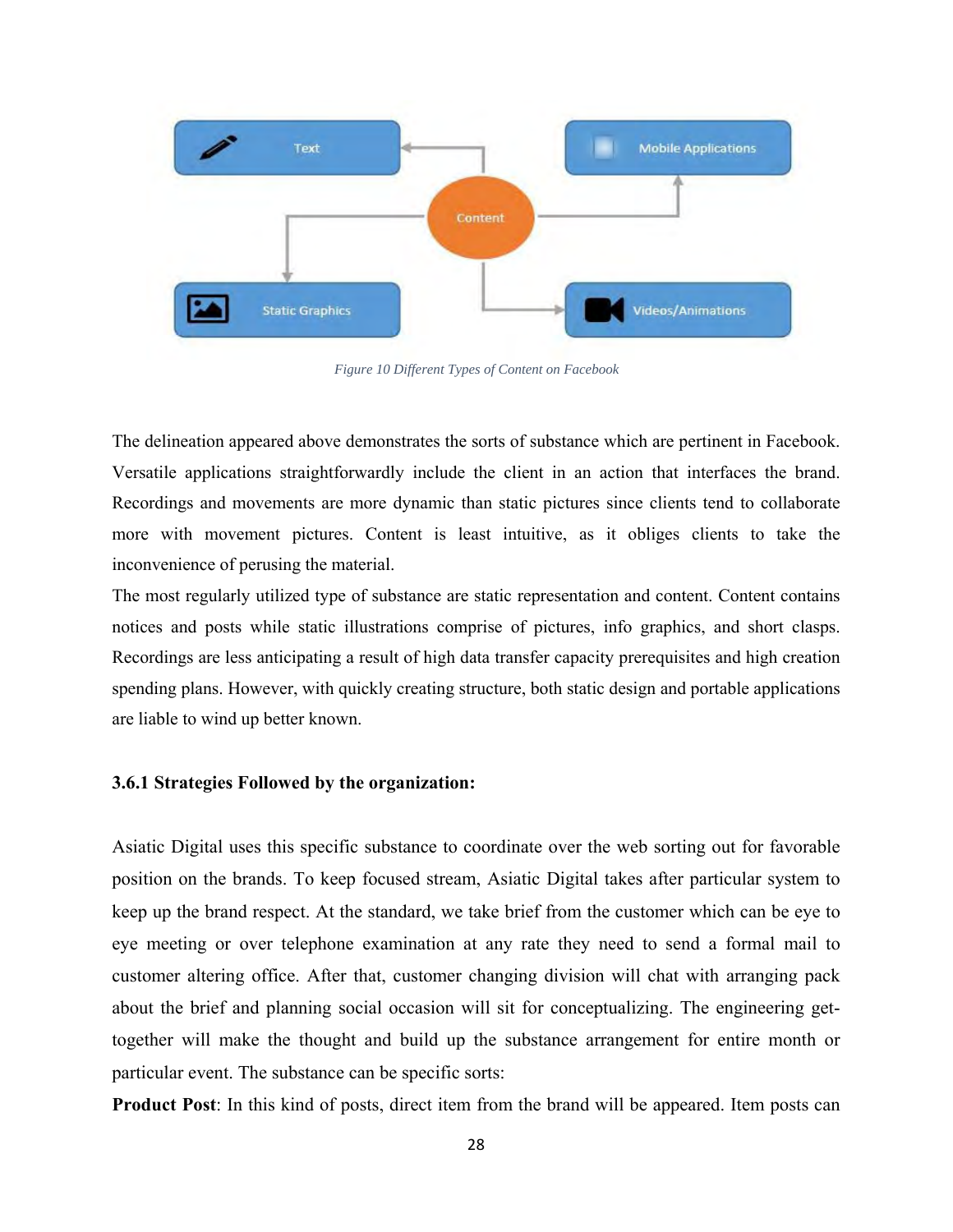be Pictures, Videos, or Text. In any case, there will be clear say of item in the inventive.



*Figure 11 Product Post Sample*

**Celebration Post:** Amid any event, brands need to draw near to its shopper. To praise the event with the fan and wishing them in appropriate way, festivity post is imperative.



*Figure 12 Celebration Post Sample*

**Real Time Content:** Continuous substance is the act of brands connecting with their group of onlookers by means of online networking that is significant to a particular current occasion or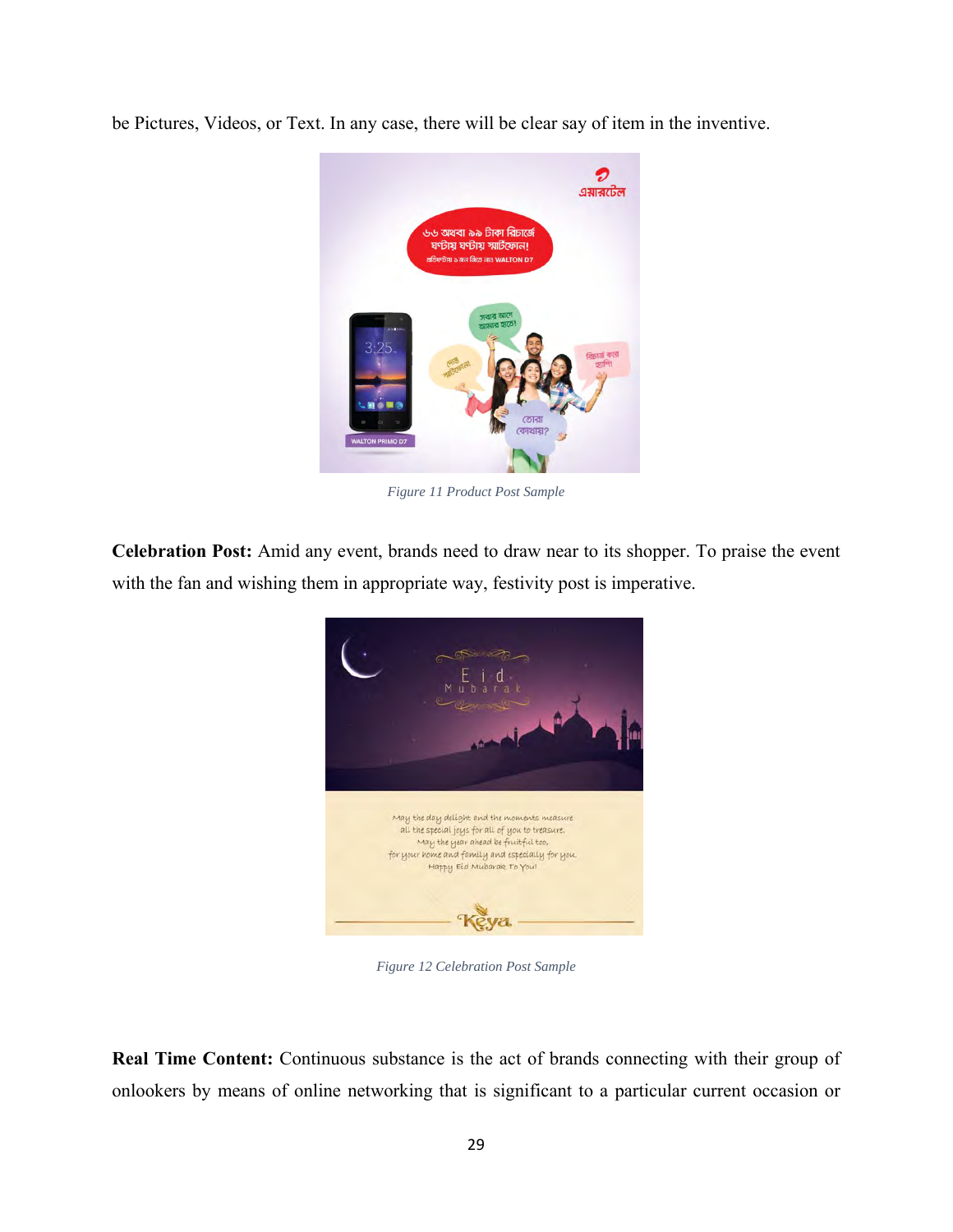social occurrence. For Bangladesh, Real time content gets the most prominence among different posts in Facebook.



*Figure 13 Real Time Content Sample*

**Campaigns:**To accomplish a particular KPI for the brand and reach to the customer, crusade is super well known methods for online networking showcasing. Right now in our nation, the greater part of the brands are going for online networking effort more than disconnected battle.



*Figure 14 Campaign Sample*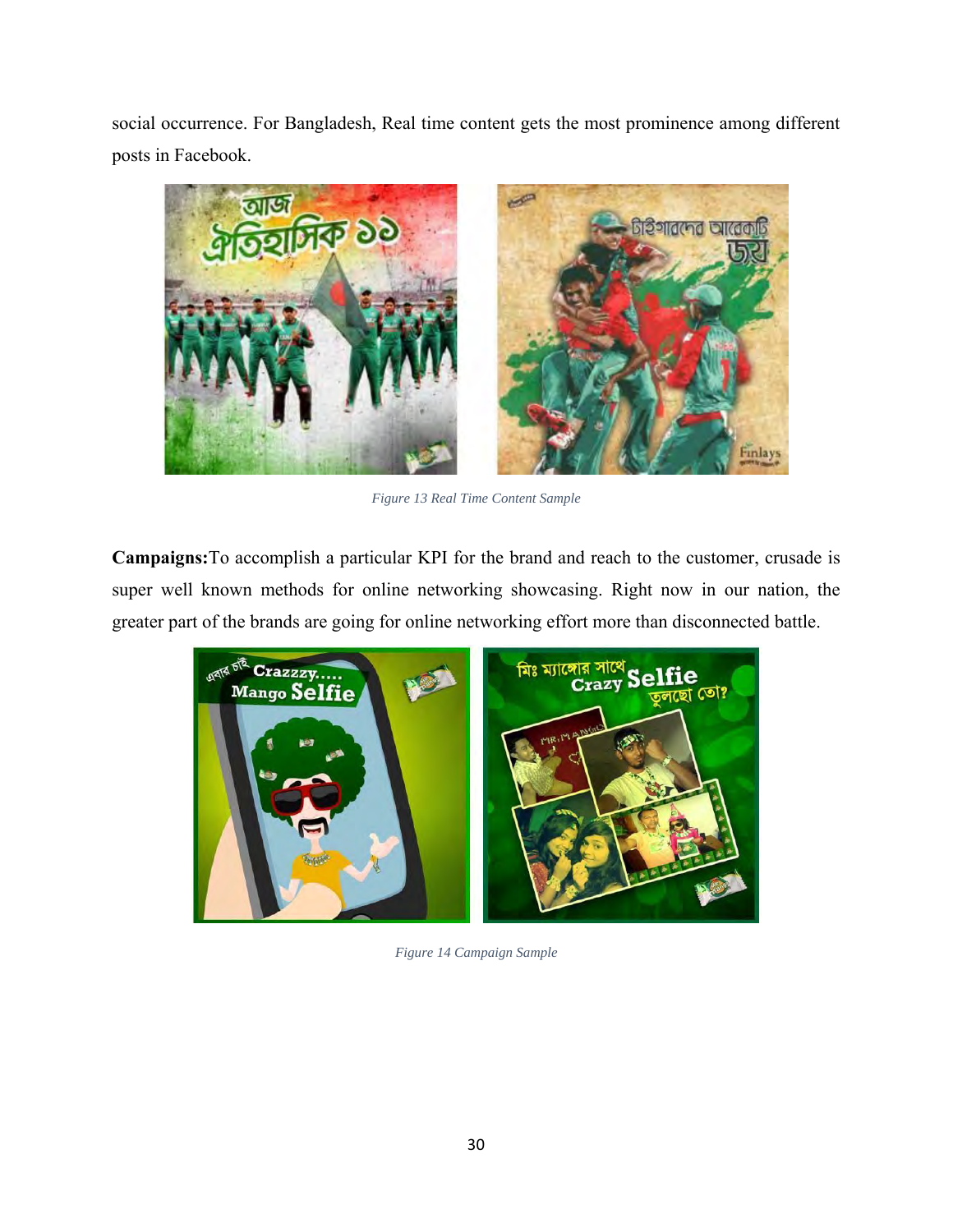#### **3.6.2 Campaign involvement:**

In this most key part of the report, I will endeavor to show a few techniques for different brands that I have experienced in these three months. Till now, I have for the most part analyzed about web organizing stage and brands. In the blink of an eye I will show how we keep up the imperative technique for brand correspondences. For this, I have picked portfolio brand accounts that have been kept up by Asiatic Digital and I have direct worked with:

#### **Airtel Buzz:**



Airtel buzz is the official brand page of Airtel Bangladesh, is one of the top media transmission relationship of Bangladesh. It has a genuine closeness on Facebook and YouTube, two of the most without a doubt comprehended web sorting out areas in Bangladesh. As indicated by socialbakers.com which is a Czech-based affiliation that gives web sorting out structure estimations and examination from Facebook, Twitter, Google+, LinkedIn and YouTube, Airtel buzz is the top Facebook brand page in Bangladesh with more than 4,993,369 fans appreciating its page and getting posts and status of its thing and associations on their home supports. Also, it has a champion amongst the most lifted measures of individuals analyzing this which is considering all things around 80,000 individuals at a predefined time in its page which demonstrate that the aficionados of this page are altogether quick and the page is secures. In their Facebook picture page experiences, we can see that most by a long shot of their posts have an unpaid degree of 837k which is one of the best compass for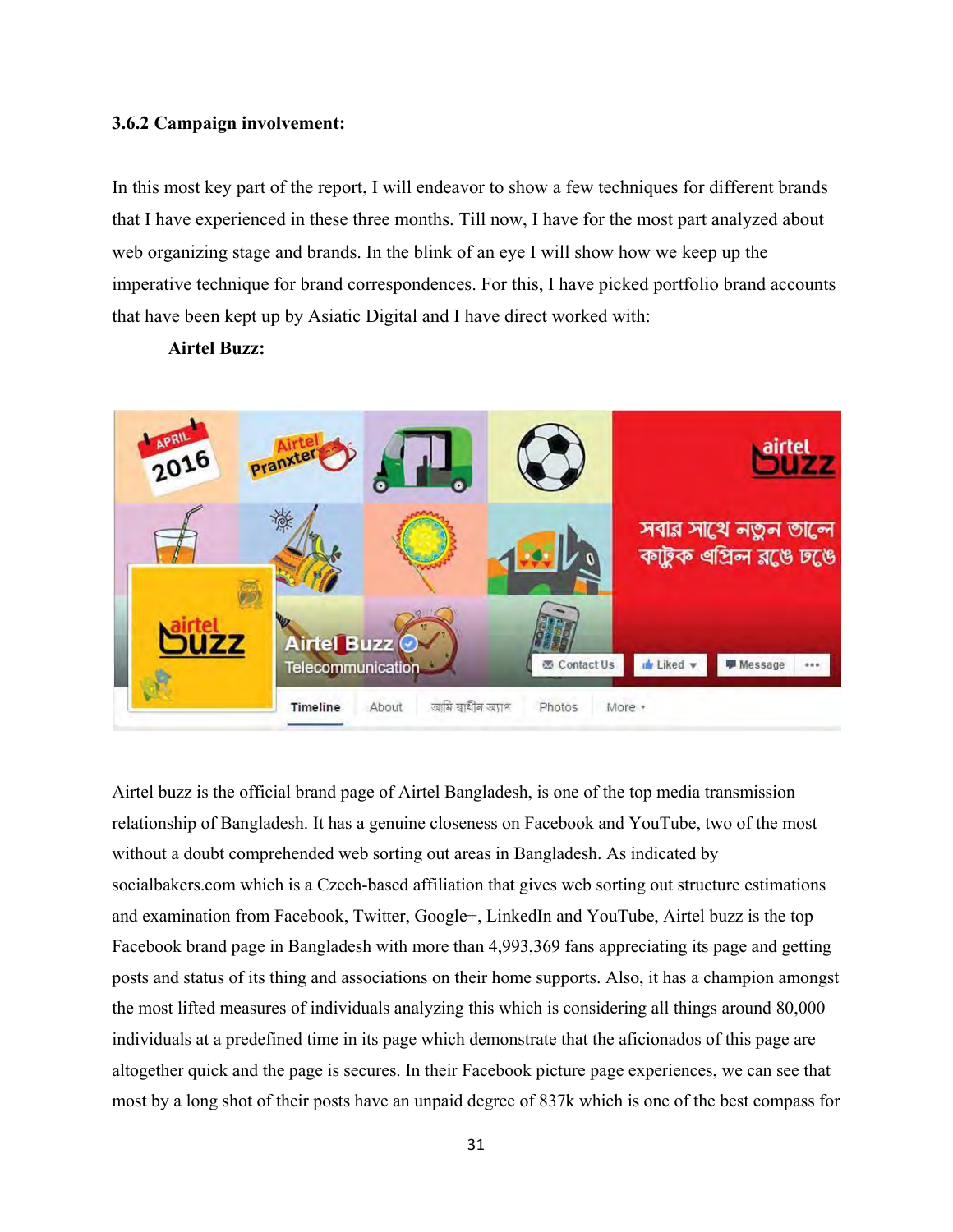a Bangladeshi page on Facebook.Not only that, Airtel's picture recordings also a champion amongst the most saw brand recordings in YouTube. Other observation shows that they keep thought of their purchasers with a typical of 3 posts for every day with 2 lifestyles and fun related bearing and 1

item post. The key focus of Airtel Buzz is to extend page likes and post likes on its page to fabricate engagement with customers for which they do both paid and non-paid post page headway through Facebook help decision.



### **Few Campaigns that I have managed successfully:**

*Figure 15 Few Campaigns of Airtel Buzz*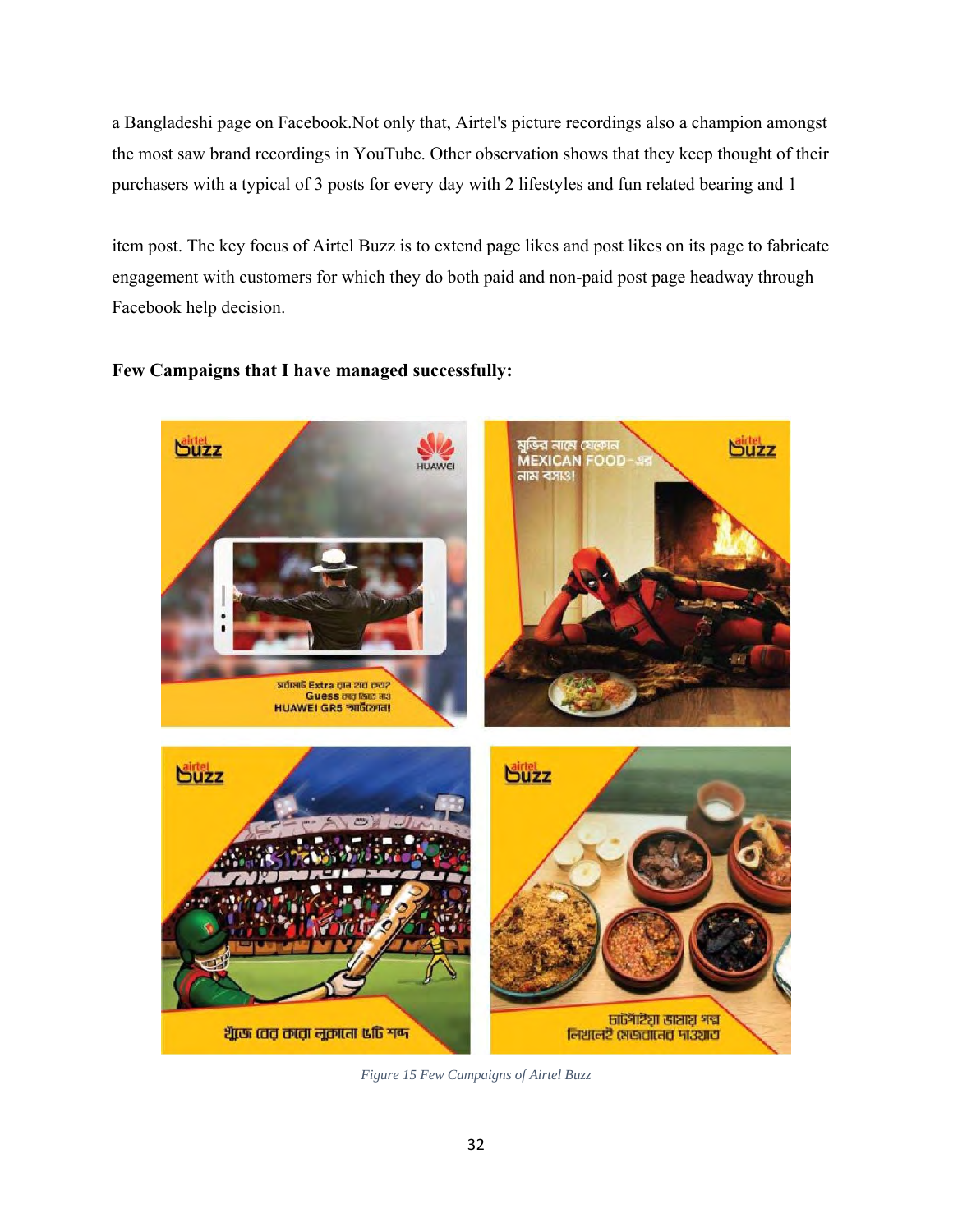Picture from the right side, that was a film challenge made through Airtel Buzz where every champ got 5 motion picture tickets for survey "Deadpool" at Cineplex. The left picture was T-20 World Cup crusade where every champ got a Huawei remote. Both of these battles were directed by me since I have picked the champs and took customer guaranteeing. By then, I anticipated that would converse with champs over web organizing and amass their contact data. After that we anticipated that would reach them and stream the prize. Also I anticipated that would converse with the fan over Facebook who are intrigued to know anything concerning these fights.

#### **7UP Bangladesh**



7Up Bangladesh is the certified Facebook brand page of PepsiCo get-together. One of their veritable goals is nearness on web sorting out areas, for occurrence, Facebook is to converse with their buyer and stay in contact with them. At present 7Up Bangladesh has around 484,210 fans on its page with more than 200,000 post reach on current weeks which demonstrate that individuals are sound connected with this page through slants, remarks and shares of its posts. The other examination is that they every once in a while post thing related posts and empowering video on their Facebook pages which are thing identified with development notification and engagement of clients.

They are besides running months long campaign over Facebook which is pulling in more individuals.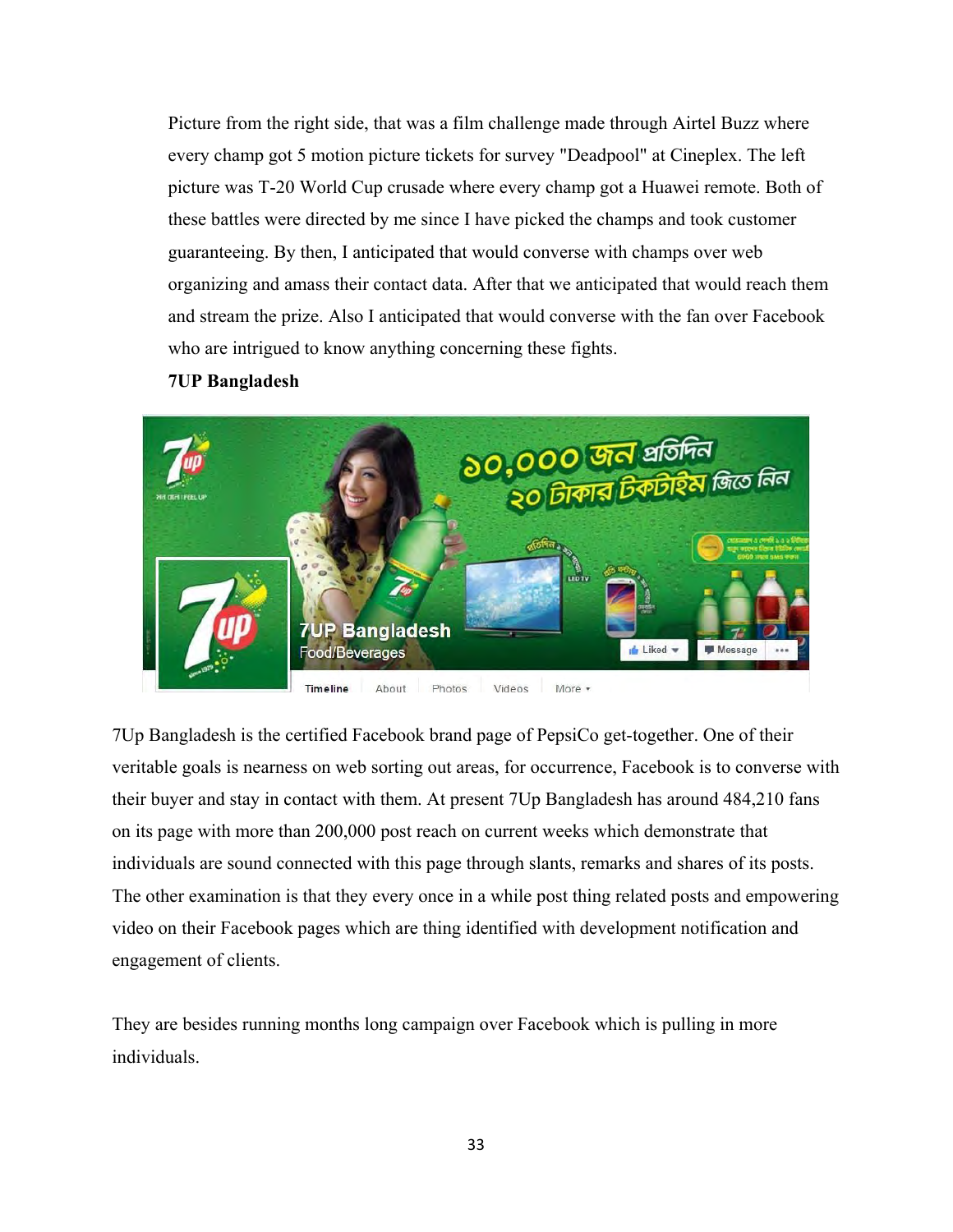## **3.7 Analysis and Findings:**

- 1. Since the web is in the palm of people's hands, the usage of PDA is growing every day accordingly does the amount of interpersonal association customers. Web organizing Marketing is the sensible advancement for the showcasing business. What's more, still, toward the day's end, only 2% of the publicizing cost goes into cutting edge showcasing. (Electronic Marketing Landscape in Bangladesh 2015, 2015)
- 2. The incredible reasons for energy of Social Media Marketing is that it stipends relationship to interface with more client at a lower cost. Boosting posts on Facebook costs practically USD 5 for case. The standard expense for contacting 1,000 individuals utilizing Facebook is for all intents and purposes 8 times less exorbitant than the print media and around 17 times less excessive than that of Television advancements. (Blue Print, 2016).
- 3. Social Media Marketing is to a great degree open subsequent to there is next to no physical hindrance to development. It has the ability to connect with 13.2 million Facebook clients in Bangladesh. What's more, number is expanding with 148% development for each year. This is on the grounds that Social Media Marketing confronts minimal logistical hindrances, and can likely reach out to the whole populace. (Advanced, Social and Mobile in APAC in 2015, n.d.)
- 4. Social systems administration destinations are turning out to be progressively dynamic with developing fan bases. Pages, for example, Grameenphone, Airtel Buzz and Robi are expanding in notoriety consistently, as their computerized content gets to be broad. Individuals spend a huge segment of their time on informal communication destinations, the cooperation with substance is more probable, making individuals "like" and "share" posts at whatever point a bit of substance gets the client's consideration.
- 5. The development of online networking advertising is unavoidable. The digital advertising market will experience exponential development over the coming years with current offices to become bigger, and new ones to dispatch.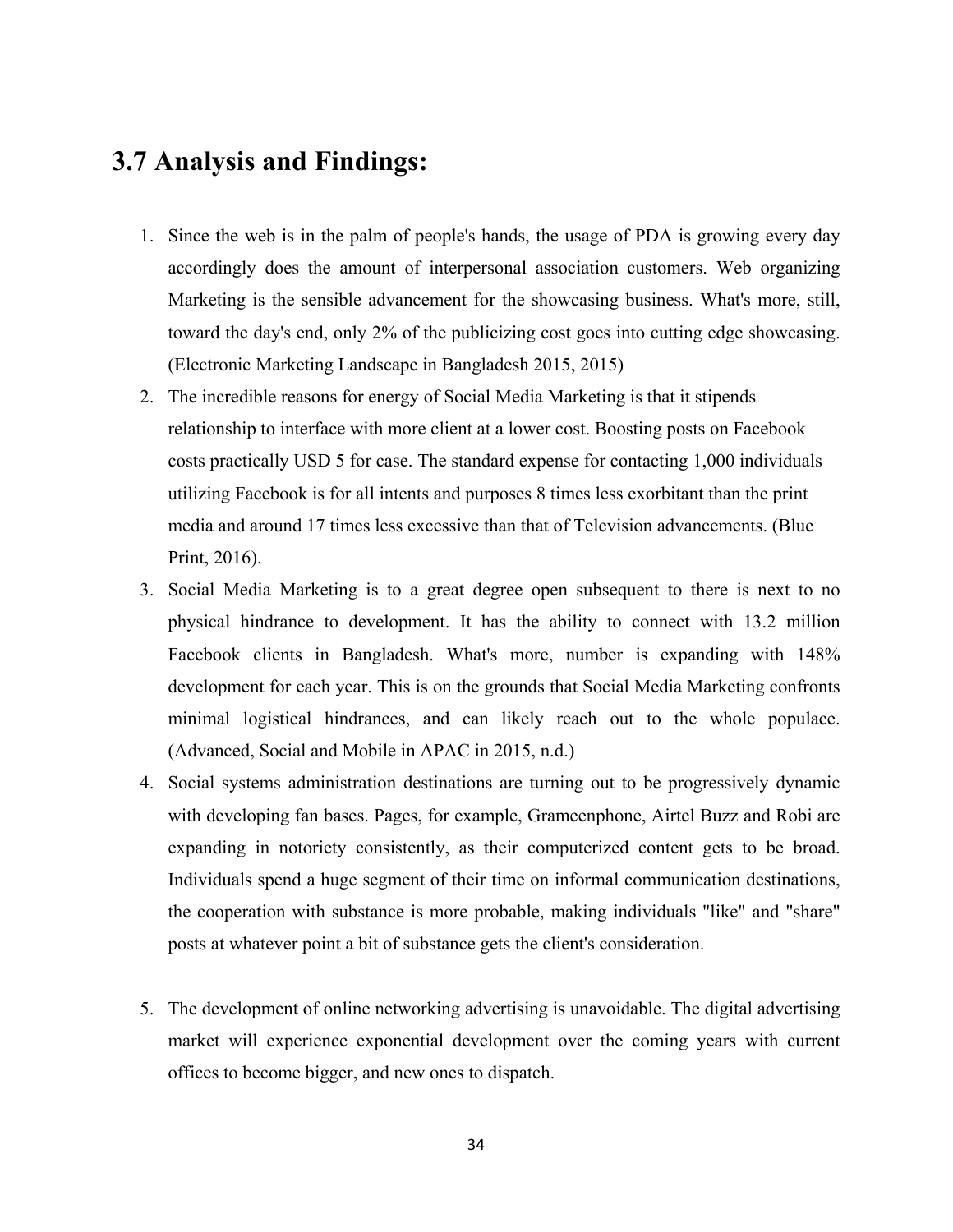## Chapter 4: Conclusion

## **4.1 Recommendation**

While doing my transitory occupation at Asiatic Digital, I have experienced the whole working method of the unit and thought about a couple of recommendations which I might need to include:

- Give Training Program to Employee: Company should continue giving planning office so that the specialists get more data. It will help the association to pick the right agents.
- Feasibility of social media marketing: Nowadays only a few firms aretalkingaboutdigital advertising. Clients constantly endeavor to keep the cost low on web organizing promoting which is one motivation to disillusionment of brands.
- More CSR initiatives: The organization has a limited number of CSR activities. It would not simply be useful to the all-inclusive community of the country also for the association itself.
- Assemble Efficiency of Brand Pages on Social Media: Always using thing advancement or same post again and again can make purchasers depleted. So a brand page should in like manner post non thing related post which helps customers in different way.
- Transport facilities: Since employees need to work late and stay at office, Asiatic should provide transportation, at least to the ones living at a distance.
- Extra Staffing for Social Media Marketing: More staffing required in this specific section. Without true blue scholarly laborer, a firm can't accomplish the shore.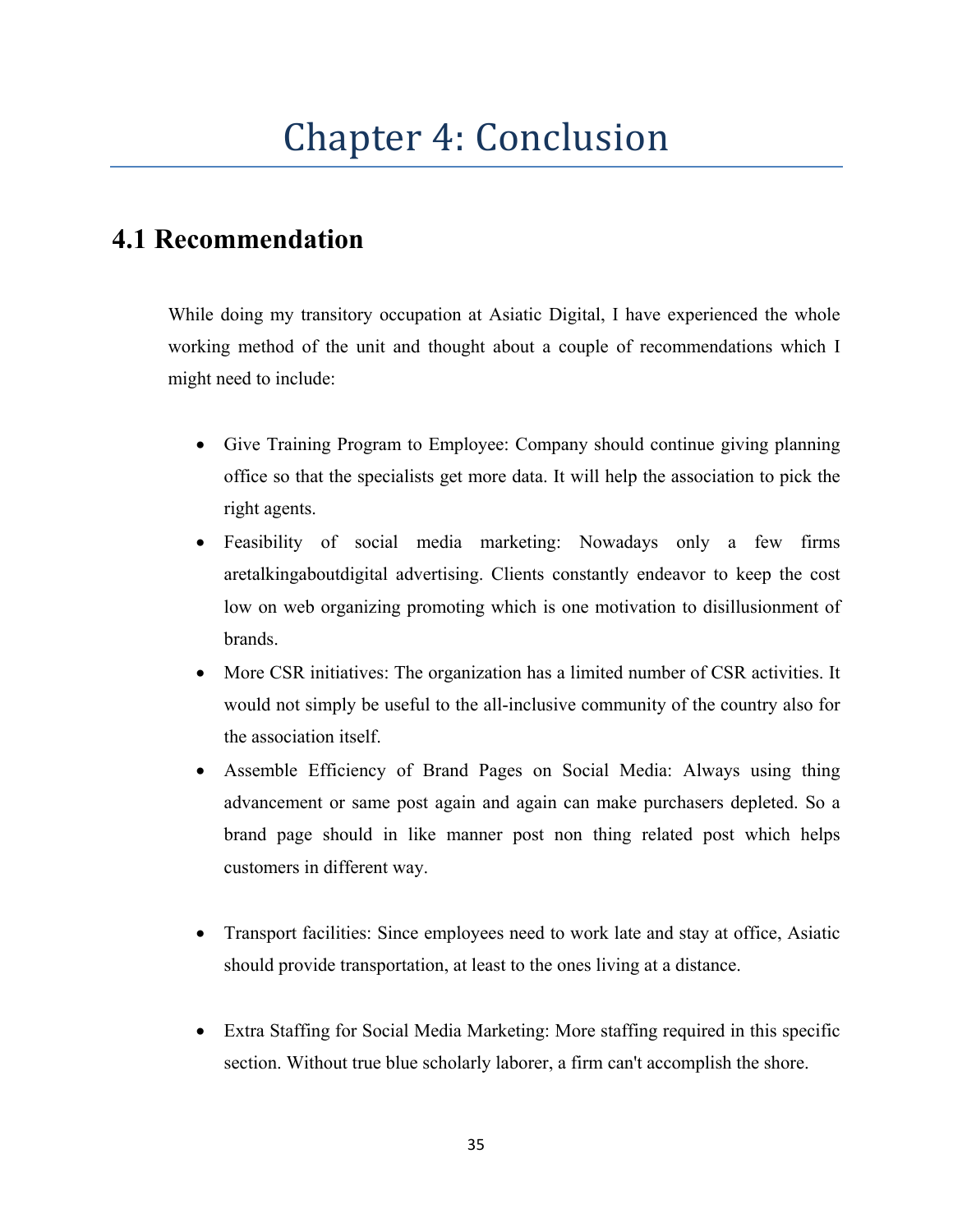## **4.2 Conclusion**

The productive completion of this section level position exhibits that the consequent destiny of advancing is in the hands of electronic. Mechanized publicizing is not only dreadful with setting promotions in entryways, it contains facilitated organizations and joined channels. Publicists need to use these parts in a capable way to deal with accomplish target bundles and to create a brand. In this propelled period, sponsor is not the guardian for a brand; people who are related over the automated stages are the regulators.

Brands need to accumulate their closeness over front line stage, since clients have high proclivity towards motorized media than other media's. More than that clients are to a great degree data seekers and electronic media is the essential stage for two-course correspondence amongst brands and clients.

Modernized media is the best stage to change over a thing to a brand. Since it is more fiscally shrewd and it gives some segment of touch focuses to promoter. Brands can arranged to pull in their objective social affair in a sensible course through electronic stages. Electronic media is not just for engagement; brands can augment their clients or they can hold their present clients. Modernized stages manufacture the effect of brand overview in target groups.

The examination concentrated on the how best in class showcasing limits. Customers are outstandingly data seeker and they will do assess around a thing before leaving to a retail shop. Thusly, stamps need to offer stages to customers to understand their thing or to get a truly feel of that brand.

I truly assume this expect report will be at most profitable for promoters to fathom the electronic showcasing besides to get prepared for future strategies.